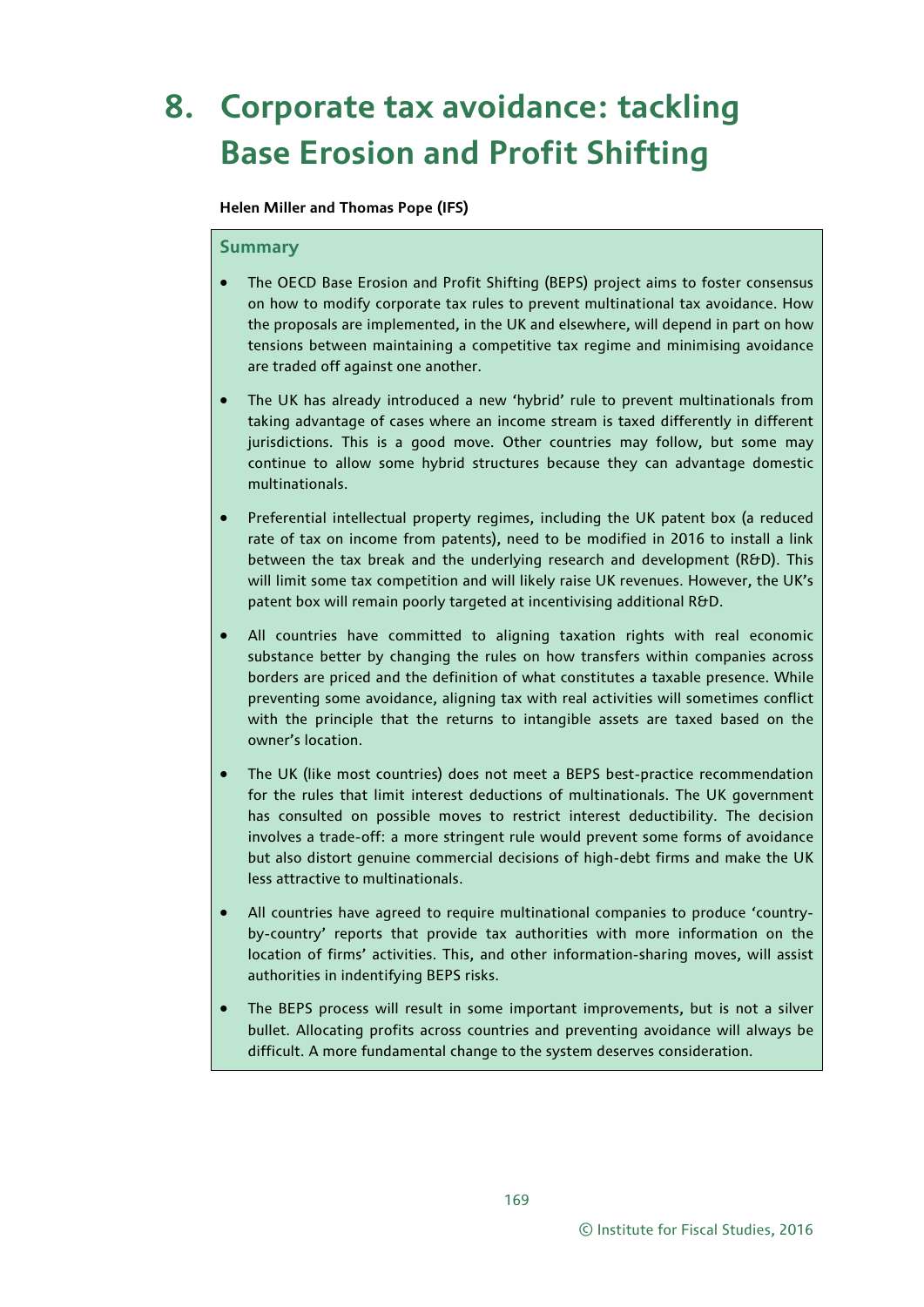# **8.1 Introduction**

It can rarely be said that corporate tax excites the imagination of the public. Over the past several years, however, one aspect has at least piqued their interest: tax avoidance. Against the backdrop of austerity, revelations that companies such as Amazon, Google and Starbucks paid little or no tax in the UK incited widespread upset, though not necessarily acc[om](#page-1-0)panied by a great understanding of the often complex issues underlying these outcomes.<sup>1</sup>

The UK currently (2014–15) raises £43.0 billion from corporate tax.[2](#page-1-1) This represents 2.4% of national income, which is slightly below the OECD average (see Figure 8.1). UK revenues have fallen substantially in recent years, largely as a result of the financial crisis and associated recession and [su](#page-1-2)bsequent deliberate policy changes rather than any increase in avoidance activity. <sup>3</sup> Taking a longer-term view, most countries have not seen substantial falls in corporate tax revenues over the last three decades (see Figure 8.2). In many cases, falli[ng](#page-1-3) tax rates have been offset by a higher share of corporate profits in national income.4 Trends in tax avoidance may also have affected these trends in corporate tax revenue, though we lack robust quantitative evidence on the extent to which it has done so. Concerns about growing avoidance are certainly prevalent.



# Figure 8.1. Corporate tax receipts as a percentage of national income, 2014

Note: 'OECD average' series is an unweighted average of OECD countries and is for 2013; all other shares are 2014.

Source: 'Tax revenue as percentage of GDP for 1200 corporate', OECD revenue statistics, [http://stats.oecd.org.](http://stats.oecd.org/)

<span id="page-1-0"></span> $1$  Many media outlets ran large projects to highlight the strategies companies use to shift paper profits. These included Bloomberg's 'The Great Corporate Tax Dodge', the New York Times's 'But Nobody Pays That', the Times's 'Secrets of Tax Avoiders' and the Guardian's 'Tax Gap'.

<span id="page-1-1"></span><sup>2</sup> Office for Budget Responsibility, *Economic and Fiscal Outlook*, November 2015, [http://budgetresponsibility.org.uk/economic-fiscal-outlook-november-2015/.](http://budgetresponsibility.org.uk/economic-fiscal-outlook-november-2015/)

<span id="page-1-2"></span><sup>&</sup>lt;sup>3</sup> For a discussion of policy changes under the coalition government, see H. Miller and T. Pope, 'Corporation tax changes and challenges', IFS Briefing Note 163, 2015, http://www.ifs.org.uk/publications/7590.

<span id="page-1-3"></span><sup>4</sup> For a discussion, see R. Griffith and H. Miller, 'Taxable corporate profits', *Fiscal Studies*, 2014, 35, 535–57.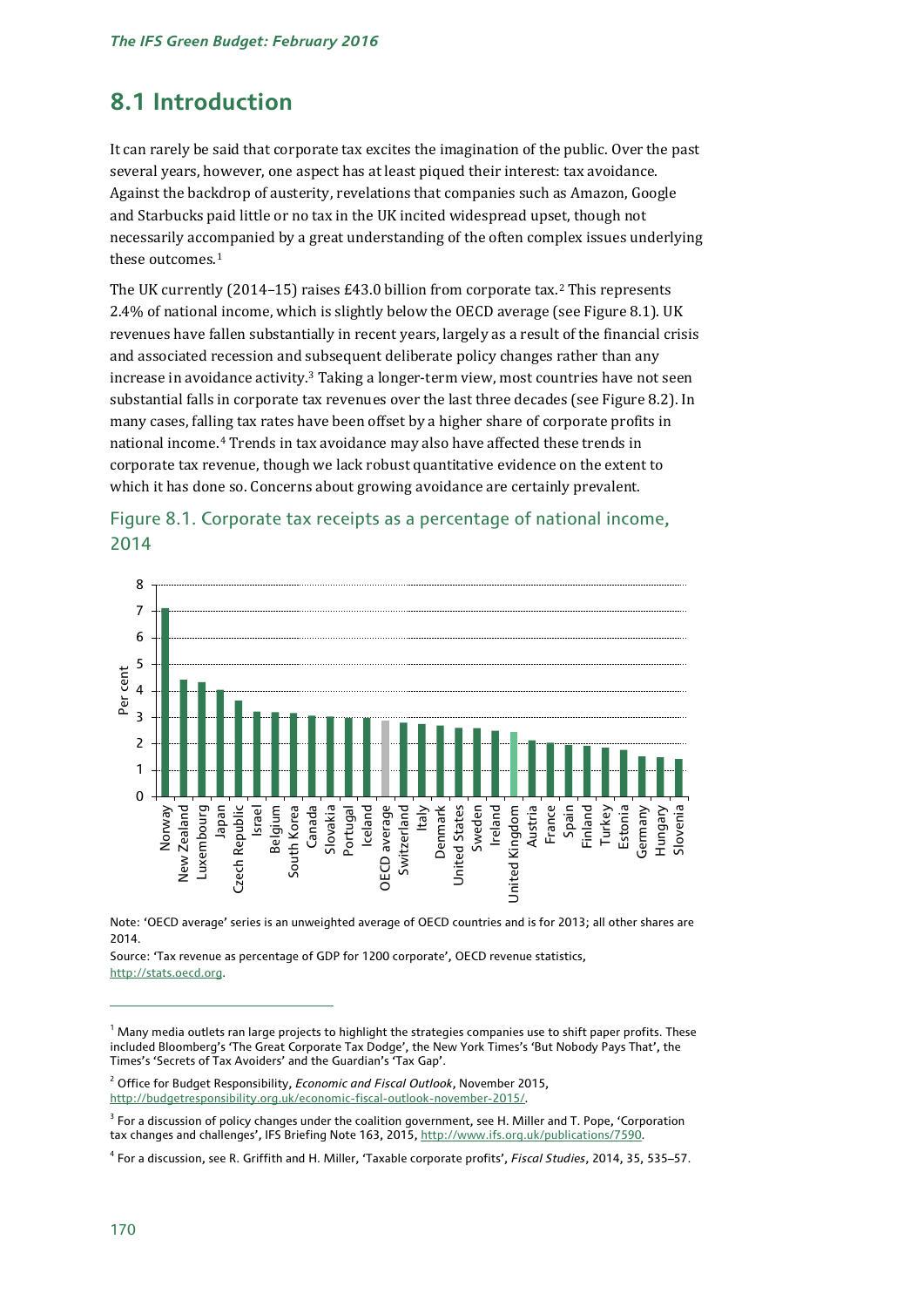

Figure 8.2. Corporate tax receipts as a percentage of national income, 1979–2014

Note: 'OECD average' series is an unweighted average of OECD countries. Source: 'Tax revenue as percentage of GDP for 1200 corporate', OECD revenue statistics, [http://stats.oecd.org.](http://stats.oecd.org/)

Policymakers in the UK and elsewhere have responded to concerns that large multinational companies are not paying enough tax with unilateral attempts to strengthen anti-avoidance rules. However, many of the opportunities for tax avoidance arise at the boundaries between tax systems in different jurisdictions. In recognition of this, in 2013 the G20 called on the OECD to coordinate a body of work that would provide a blueprint for how to modify domestic and international tax rules to tackle avoidance. The subsequent OECD Action Plan on Base Erosion and Profit Shifting (BEPS) identified 15 areas where there were possible gaps or loopholes in tax laws that facilitated avoidance behaviours, or where improvements in data, transparency and processes could enhance governments' abilities to enforce tax rules.[5](#page-2-0) There was a particular focus on trying to realign taxation with economic substance.

Since the launch of the BEPS project, over 100 countries (including all OECD countries, Brazil, China and India) have been involved in a massive effort to find consensus on how to redesign tax rules. This cu[lm](#page-2-1)inated in October 2015 in a series of recommendations on each of the 15 'action points'. <sup>6</sup> The next phase of the process is implementation, with countries currently deciding whether and how to revise their tax rules to comply with OECD recommendations.

This chapter sets out the challenges that the BEPS process sought to tackle (Section 8.2) and how the resulting recommendations seek to address these (Section 8.3, with further details in an appendix). In Section 8.4, we consider the main changes in and choices facing the UK.

<span id="page-2-0"></span><sup>5</sup> OECD, *Action Plan on Base Erosion and Profit Shifting*, 2013[, http://dx.doi.org/10.1787/9789264202719](http://dx.doi.org/10.1787/9789264202719-en) [en.](http://dx.doi.org/10.1787/9789264202719-en)

<span id="page-2-1"></span><sup>6</sup> OECD, BEPS 2015 Final Reports, [http://www.oecd.org/ctp/beps-2015-final-reports.htm.](http://www.oecd.org/ctp/beps-2015-final-reports.htm)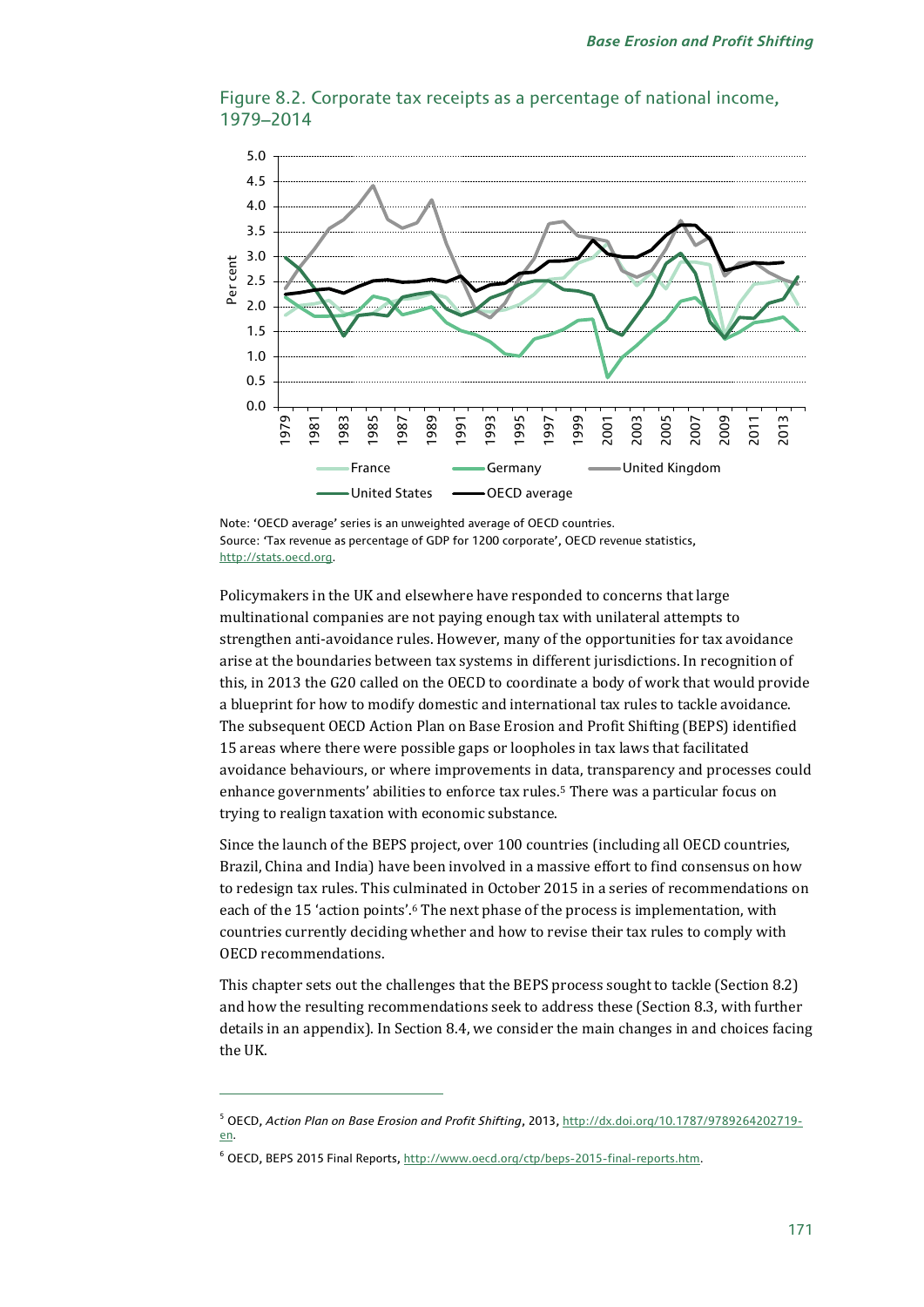The UK government has engaged in the BEPS process and stated its intention to reduce avoidance opportunities. The previous government introduced anti-avoidance measures, most notably including a new Divert[e](#page-3-0)d Profits Tax aimed at changing the behaviour of some large digital-based companies.7 One of the aims of the BEPS project is to foster coordinated action so that countries do not introduce a patchwork of unilateral measures that complicate the system and risk fixing avoidance at the cost of taxing the same income more than once (double taxation is something that the OECD has long worked to prevent).

The UK already complies with some of the BEPS recommendations. In other cases, the government has changed or announced that it will change tax policies in order to comply. One such policy is the patent box, which will be adjusted by April 2016 in order to satisfy the new minimum requirement for preferential regimes. Some BEPS action points resulted in recommendations for best-practice rules, with the idea that countries will choose whether they want to adopt them. The most notable of these action points relates to the interest deductions made by multinational groups, where the UK (like most other countries) departs significantly from the recommendations. The UK government has just concluded a consultation on whether to change the treatment of interest expenses and is expected to set out a plan for corporate tax for the remainder of the parliament, including BEPS actions, in a Business Tax Roadmap to be published alongside the March 2016 Budget.

There is much to recommend a multilateral approach that seeks to coordinate a coherent response to avoidance issues and to address directly the gaps and mismatches in tax rules across jurisdictions. The OECD was in a good position to act as the coordinator, having spent the preceding five decades at the forefront of efforts to facilitate agreement on international tax rules.[8](#page-3-1) The OECD has no legal basis upon which to require countries to change their tax rules. It operates by building consensus and seeking voluntary compliance by governments. The majority of developed (and a large number of developing) countries have been at the negotiating table and many have signalled their intention to comply with at least a subset of the BEPS actions. A substantial body of work has been delivered within the ambitious two-year time frame, making it more likely that the BEPS process will benefit from continued political momentum.

The policy actions that result from BEPS are likely to prevent some forms of avoidance behaviour and make others more difficult, although the degree of success will depend in large part on the extent to which governments take action to adopt new rules. The BEPS project has sought to patch up the current system for taxing corporate profit, which has come under increasing strain as firms' activities have become more global, digital and intangible. This approach will produce a more workable but still far from ideal system. In particular, it will remain fundamentally difficult to allocate profits of multinationals to different jurisdictions and countries will continue to have the incentive to compete to attract both real activities and paper profits. A more satisfactory solution to concerns that multinationals are bending the rules to avoid tax may require more radical moves to a different type of tax system. We continue this discussion in the concluding section.

<span id="page-3-0"></span> $^7$  For more details, see H. Miller and T. Pope, 'Corporation tax changes and challenges', IFS Briefing Note 163, 2015, http://www.ifs.org.uk/publications/7590.

<span id="page-3-1"></span><sup>8</sup> Most notably, the OECD Model Tax Convention launched in the 1960s has provided a framework for eliminating double taxation of multinationals' income streams and the OECD Transfer Pricing Guidelines, formalised in 1979 and regularly revised since, are now used by most countries as the basis for implementing the arm's length principle.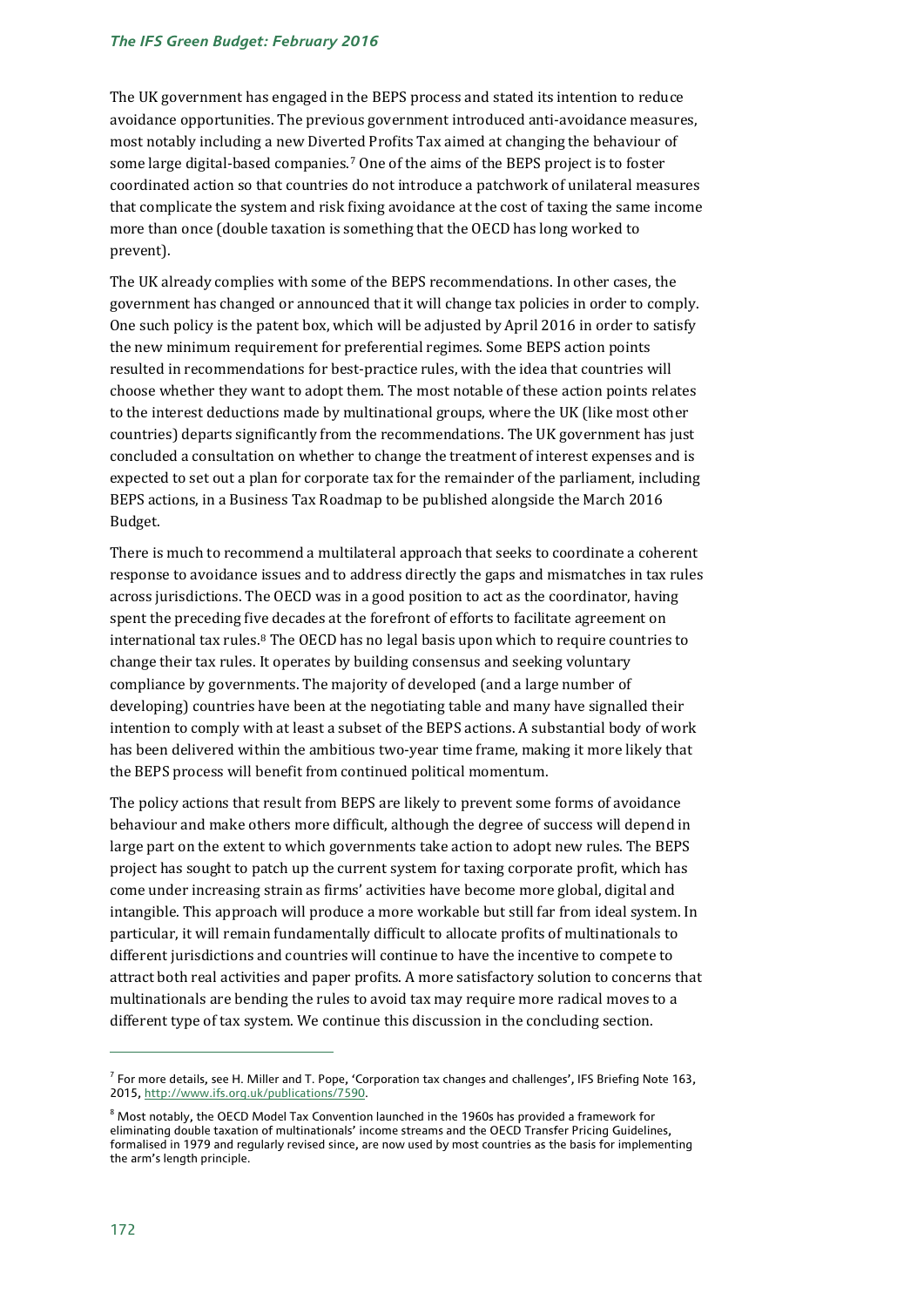# **8.2 Avoidance: how and how much?**

Most governments seek to tax corporate profits that are created within their jurisdiction. This is a relatively straightforward task for firms that operate in only one country. It is much more challenging when companies operate across borders. In this case, profits must be allocated to different tax jurisdictions. Large companies, many of which are multinational, account for the vast majority of UK tax revenues. In 2007–08, 1% of companies contributed around 80% of revenues.[9](#page-4-0)

The rules used to determine profit allocations stem from a set of principles that were put in place in the 1920s. Since then, firms' activities have changed massively. They have become more global: around 60% of trade is in intermediate goods and much of this occurs within companies across country borders.[10](#page-4-1) There has also been an increase in the role of the digital economy and a move away from investment in physical machinery towards 'intangible' assets, such as intellectual property (IP). UK investment in intangible assets overtook investment in physical assets in the early 2000s, and continues to increase as a share of total investment.[11](#page-4-2) These changes make it more difficult to value different activities and to identify where they should be taxed. This in turn puts pressure on tax rules and creates avoidance opportunities. This section discusses what the tax system is currently trying to tax, how multinationals can try to avoid this liability, and the rules in place to try to stop them.

### **Defining tax liability**

j

Taxable profit is equal to sales revenue minus certain allowable deductions, including for wage costs, material costs and some capital investment (through capital allowances). When a company operates in more than one jurisdiction, more than one country may lay claim to the taxable profit. For example, if a UK company makes sales of a new product through an establishment in France, then both the UK and French governments may wish to tax (at least part) of the resulting profits. A method of allocation between countries is required to ensure that the same profit is not taxed multiple times.

Broadly, countries have agreed on the notion of allocating profit on a source basis, meaning that profits are taxed where the underlying value added was created.[12](#page-4-3) In the above example, this means that the profits arising from sales in France should partly be taxed in the UK and partly in France, depending on the relative importance of the UK functions (for example, designing and producing the new product) and those in France (for example, sales activities). The returns to intangible assets – for example, patented technologies – tend to be taxed where the owner of the asset is located. This may, but

<span id="page-4-0"></span><sup>9</sup> See M. Devereux and S. Loretz, 'Corporation tax in the United Kingdom', Oxford University Centre for Business Taxation, 2011,

[https://www.sbs.ox.ac.uk/sites/default/files/Business\\_Taxation/Docs/Publications/Reports/corporation-tax](https://www.sbs.ox.ac.uk/sites/default/files/Business_Taxation/Docs/Publications/Reports/corporation-tax-in-the-uk-feb-2011.pdf)[in-the-uk-feb-2011.pdf.](https://www.sbs.ox.ac.uk/sites/default/files/Business_Taxation/Docs/Publications/Reports/corporation-tax-in-the-uk-feb-2011.pdf) 

<span id="page-4-1"></span><sup>10</sup> Page 122 of UNCTAD, *Global Value Chains: Investment and Trade for Development*, World Investment Report 2013[, http://unctad.org/en/PublicationsLibrary/wir2013\\_en.pdf.](http://unctad.org/en/PublicationsLibrary/wir2013_en.pdf)

<span id="page-4-2"></span><sup>&</sup>lt;sup>11</sup> Intangibles are also an important input in other countries. See C. Corrado, J. Haskel, C. Jona-Lasinio and M. Iommi, 'Intangible capital and growth in advanced economies: measurement methods and comparative results', Institute for the Study of Labor (IZA), Discussion Paper 6733, 2012[, http://ftp.iza.org/dp6733.pdf.](http://ftp.iza.org/dp6733.pdf)

<span id="page-4-3"></span><sup>&</sup>lt;sup>12</sup> For a fuller discussion of the definition of UK taxable profit and the identification of avoidance, see H. Miller, 'Corporate tax, revenues and avoidance', in C. Emmerson, P. Johnson and H. Miller (eds), *The IFS Green Budget: February 2013*[, http://www.ifs.org.uk/budgets/gb2013/GB2013\\_Ch10.pdf.](http://www.ifs.org.uk/budgets/gb2013/GB2013_Ch10.pdf)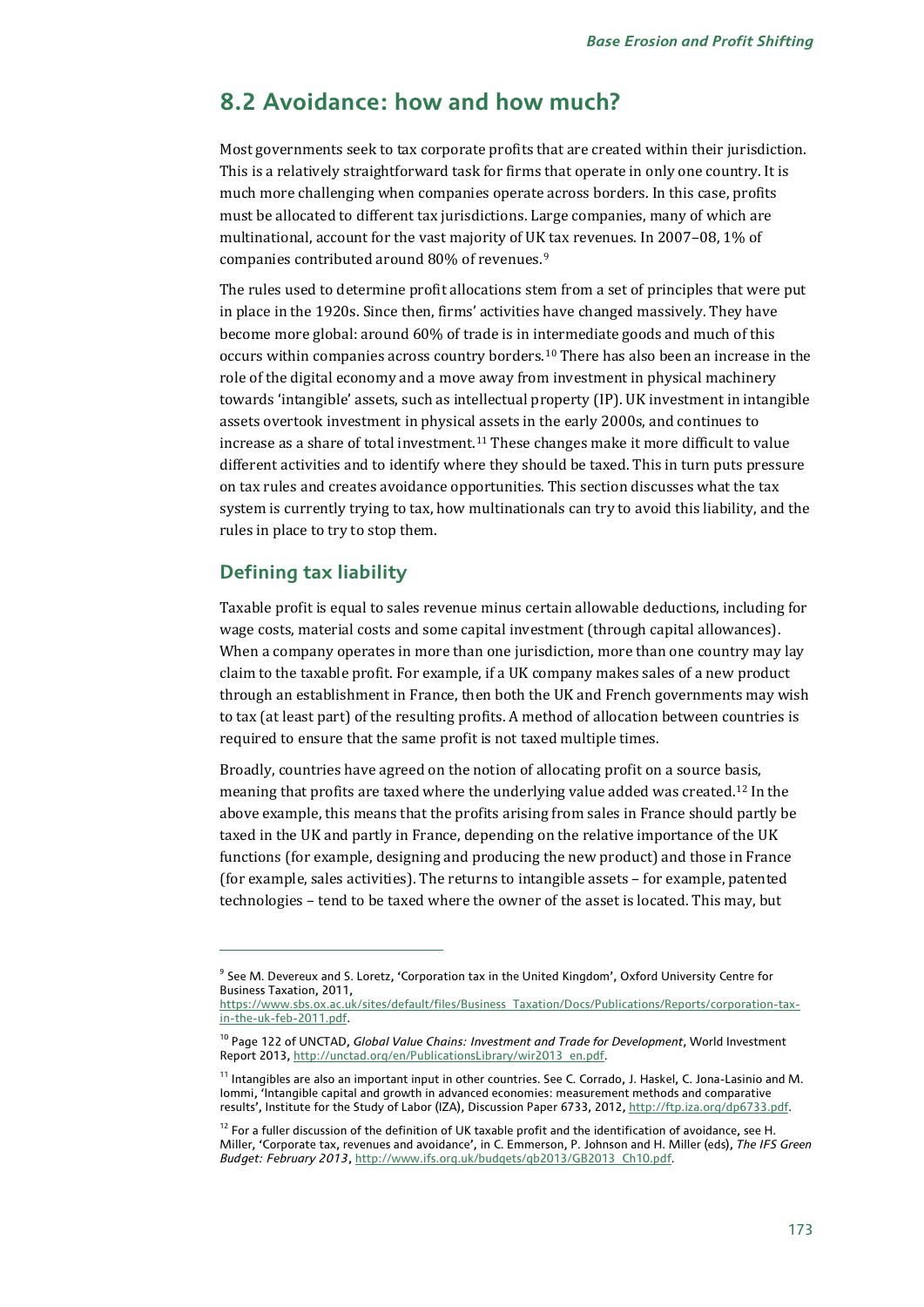#### *The IFS Green Budget: February 2016*

need not, be the same location as the real activities that created the asset.[13](#page-5-0) It is this feature of the tax system that often leads to claims of tax avoidance. For example, a commonly-discussed case is that of Starbucks. Starbucks paid no corporation tax in the UK in 2012 in part as a result of significant royalty payments for the use of the Starbucks brand, the intellectual property for which was held in a Dutch subsidiary (i.e. Starbucks claimed that most of the profits it earned came not from the sale of coffee through UK shops but through the exploitation of its brand).<sup>[14](#page-5-1)</sup>

Allocating profits can be difficult conceptually because it can be hard to assign profits that are contingent on activities in multiple countries. For example, the 'UK' and 'French' parts of the company may have designed a new product in collaboration – what is the value of one part of the business without the other?

In practice, allocating profits to different countries is achieved by pricing all transactions that happen within a company (between related parties) across a border. A key outcome of OECD efforts in the 1970s was that countries agreed to set these 'transfer prices' according to the arm's length principle: prices must be set as if the transaction occurred between unrelated parties. In our example, there would be a price associated with the UK activities. The higher that price (i.e. the more valuable the UK activities), the higher the taxable UK profits and the lower the taxable French ones. In the Starbucks case, the price refers to the royalty. The idea is that the arm's length principle should ensure that profit is allocated to the value-creating activities.

# **Opportunities for avoidance**

HM Revenue & Customs (HMRC) defines tax avoidance as 'bending the rules of the tax system to gain a tax advantage that Parliament never intended' and 'operating within the letter – but not the spirit – of the law'.[15](#page-5-2) However, this definition, resting as it does on an interpretation of the 'spirit of the law', is inherently difficult to apply in practice. It is thus difficult to identify, and so prevent, instances of tax avoidance.

The OECD project considers two broad types of multinational tax avoidance. Base erosion refers to cases where companies take advantage of differences between rules in different jurisdictions to achieve 'double non-taxation' – a situation in which income is not taxed in any country. Profit shifting refers to the artificial transfer of profit from higher- to lowertax countries. It also identifies tax avoidance that is related to the definition of which types of entities should be deemed to be part of the tax base.

### *Profit shifting*

Conceptually there may be no 'correct' transfer price, and in practice there may be no comparable third-party transaction from which to estimate it. One of the key advantages of operating as a multinational is the ability to make investments and transfers that would not happen between unrelated parties (because, for example, it is difficult to write

<span id="page-5-0"></span><sup>&</sup>lt;sup>13</sup> This is often referred to as intangible assets being taxed on a residence basis. See pag[e 12](#page-11-0) in Section 8.3 for an example of this.

<span id="page-5-1"></span><sup>&</sup>lt;sup>14</sup> See 'Special report: how Starbucks avoids UK taxes', Reuters, 15 October 2012, [http://uk.reuters.com/article/us-britain-starbucks-tax-idUKBRE89E0EX20121015.](http://uk.reuters.com/article/us-britain-starbucks-tax-idUKBRE89E0EX20121015) Starbucks has since restructured some of its business practices.

<span id="page-5-2"></span><sup>15</sup> Page 12 of HM Revenue & Customs, *Measuring Tax Gaps 2015 Edition*, October 2015, [https://www.gov.uk/government/statistics/measuring-tax-gaps.](https://www.gov.uk/government/statistics/measuring-tax-gaps)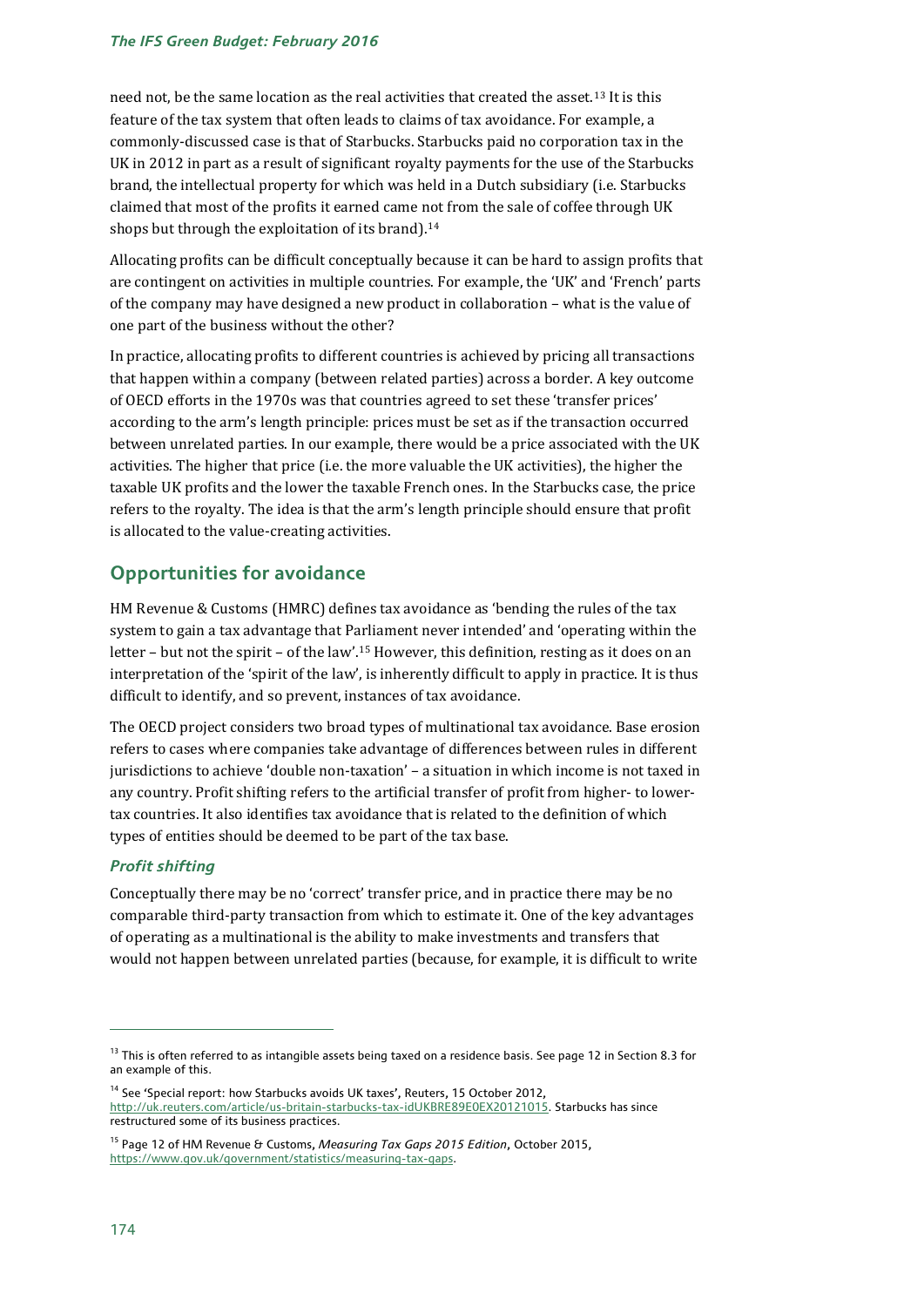complete contracts<sup>16</sup>). Firms face incentives to take advantage of ambiguity around the 'correct' allocation of taxing rights and to report their activities in such a way as to minimise their tax liabilities. Specifically, firms may seek to charge a higher price for inputs coming from low-tax countries, or a lower price for inputs coming from high-tax countries, in order to reduce the overall tax liability of the multinational group.

Intellectual property (IP) such as patents, trademarks, copyright and trade names can be particularly difficult to value because it is often highly specific and has no third party comparator. It can also make no conceptual sense to value any given piece of IP separately from related IP and other activities. An added difficulty is that the location of IP is highly mobile. For example, firms can, and do, separate the research and development (R&D) activities that create a patent from the ownership and resulting income streams. Unlike with a machine, the use of the knowledge embedded in a patent or of a brand protected by a trademark does not depend on the location of the IP: a patent held in the Netherlands can easily be simultaneously used in many countries. Firms may locate IP in a low-tax country for non-tax-related commercial reasons or with a view to reducing their tax liabilities, and distinguishing between the two motives may be impossible. The size of royalty flows is large. In 2014, the UK received royalties (including those within and between groups) worth \$20 billion and made payments of \$11 billion,<sup>[17](#page-6-1)</sup> making the associated tax liabilities at stake large.

#### *Base erosion*

j

Base erosion can be achieved in a number of ways. There are two areas that received particular attention in the BEPS reports: intra-group debt and hybrid entities.

Interest paid on debt is deductible from taxable profit as a business expense, while interest received is taxable. Firms can shift profit through intra-group loans from a subsidiary in a low-tax country (where the interest payments received will be taxable income) to one in a high-tax country (where interest payments made will get tax relief). This reduces overall tax liability. In a variant of this, companies can also reduce the total tax liability by taking out third-party loans in high-tax countries (where the interest deduction reduces tax liability by more), before transferring these funds to an investing company in a lower tax country. Box 8.1 provides examples.

A further dimension of avoidance risk surrounding debt is hybrid debt instruments and entities. Hybrid debt instruments often look at face value like debt but have some features of equity (an example is 'convertible bonds', which are bonds in a company that the holder can choose to exchange for a specific number of the company's shares). These instruments may be treated differently by different jurisdictions. When one jurisdiction treats an instrument one way – for example, as debt – and another treats it in a different way – for example, as equity – firms can exploit the mismatch in tax rules to achieve double non-taxation (the profit is not taxed anywhere). A multinational can structure its affairs such that the interest in one country is deducted, while the interest paid is not taxed in the other country. This constitutes base erosion – profit is not merely taxed at a lower rate: it is not taxed at all.

<span id="page-6-0"></span> $16$  A complete contract would specify all parties' rights and responsibilities for every possible future state of the world. Since a third-party lender cannot perfectly observe how a borrower behaves or dictate behaviour that may affect the probability of default, the lender will require a risk premium.

<span id="page-6-1"></span><sup>&</sup>lt;sup>17</sup> Source: World Bank, 'Charges for the use of intellectual property', receipts and payments, [http://data.worldbank.org/indicator/BX.GSR.ROYL.CD.](http://data.worldbank.org/indicator/BX.GSR.ROYL.CD)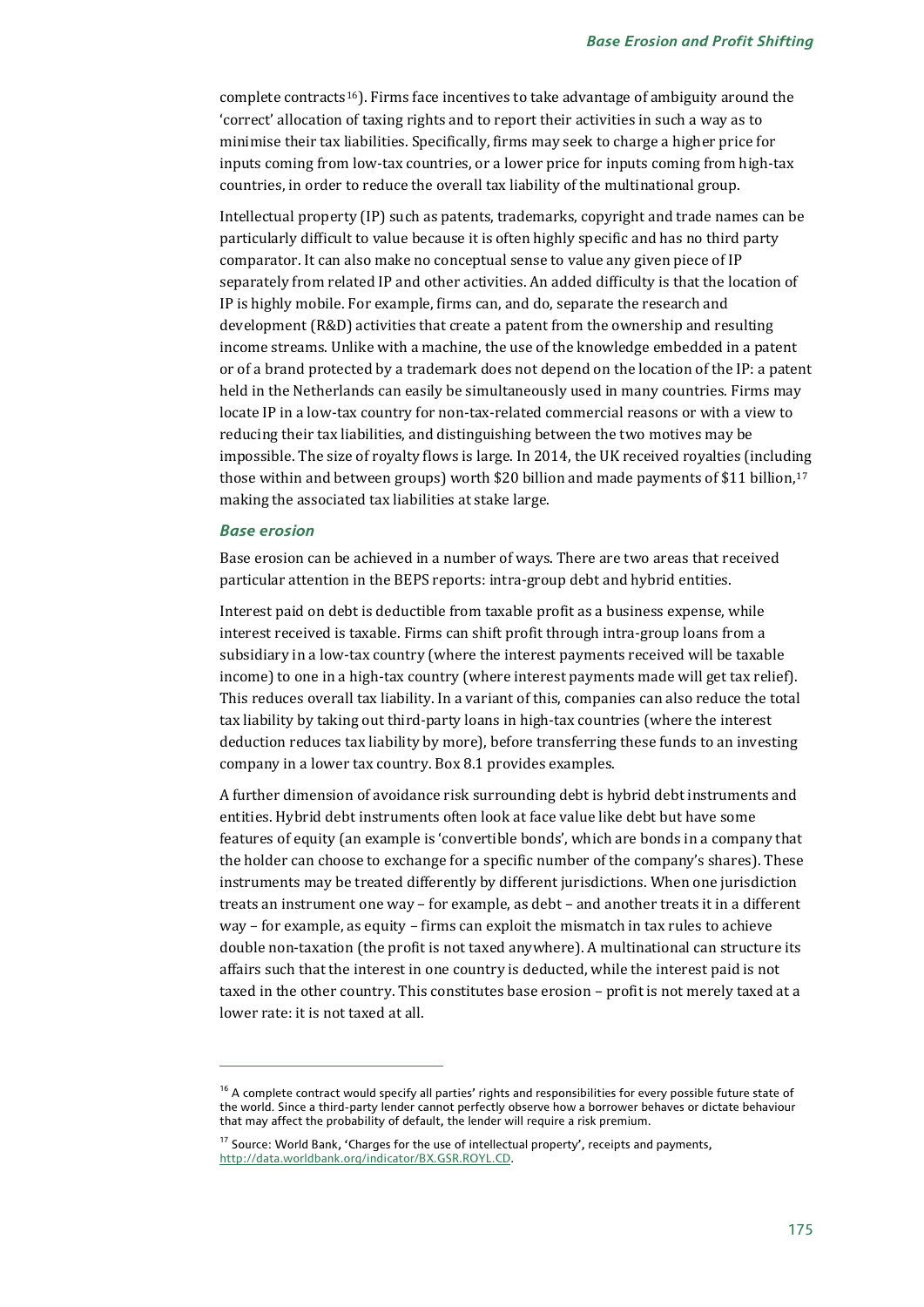#### Box 8.1. Interest deductibility and tax avoidance

#### Example 1: Intra-group loans

Consider a multinational company with two subsidiaries, subsidiary A in a country with a tax rate of 10% and subsidiary B in a country with a tax rate of 20%. Subsidiary A makes a loan to subsidiary B of £100 million at an interest rate of 10%. The interest on the loan is £10 million, which is deducted from subsidiary B's taxable profit and added to subsidiary A's taxable profit. Assuming subsidiary B has other profits against which to offset this payment, tax payable by subsidiary B decreases by £2 million (20% of £10 million) while tax payable by subsidiary A increases by £1 million (10% of £10 million). Overall, therefore, the intra-group loan has reduced the tax liability of the multinational group by £1 million.

### Example 2: Location of third-party interest expense

Now consider an investment made by subsidiary A of £100 million with a return of 20%. If subsidiary A takes out a third-party loan of £100 million at an interest rate of 10%, the pre-tax profit of the investment will be £10 million and the post-tax profit will be £9 million.

If, on the other hand, subsidiary B takes out the same loan and provides £100 million in cash to subsidiary A (an untaxed equity purchase), pre-tax profit of subsidiary A will be £20 million and the pre-tax loss in subsidiary B will be £10 million. Assuming subsidiary B can offset this loss against other profits, the post-tax loss is £8 million, while the posttax profit for subsidiary A is £18 million. The total pre-tax profit is £10 million and the total post-tax profit is also £10 million. By locating interest in the higher-tax country, the multinational has ensured that the investment is not taxed at all.

A hybrid entity is a similar concept – a company that is viewed differently by different jurisdictions. An example used by many UK multinationals investing in the US is a 'tower structure'. This could work as follows. A UK parent has a subsidiary in the US, which itself has a subsidiary in the UK. The UK parent makes a loan to the UK subsidiary. This does not affect the UK tax liability: the deduction in the subsidiary effectively cancels out the extra income in the parent. However, from the US perspective, the US company specifies that its UK subsidiary should be treated as a branch. US tax rules allow branches to be 'looked through' and treated as part of the US entity. From the perspective of the US, the UK parent is irrelevant. The interest payments made by the UK subsidiary can therefore be deducted against the company's US tax liability. Because the entity is treated as a UK company by the UK and a foreign branch by the US, the interest is deducted in both jurisdictions. This works to strip tax liability out of the US.

#### *Assigning taxation rights*

Tax treaties (which assign taxable rights between two countries) state that a company's profits are taxable in a foreign jurisdiction in as far as it operates a *permanent establishment* (PE) in that jurisdiction. This is an internationally agreed definition of what constitutes a fixed place of business that gives rise to taxable income. The rationale is that if, say, a company performs all of its substantive activity in its home country and simply has a storage or distribution facility in a second country, sales income in that second country should be assigned to the home country. In practice, this creates an incentive for firms to structure themselves to avoid PE status in higher-tax countries so that profits flow to a lower-tax jurisdiction. This concern has often been raised in the case of Amazon, for example, which in recent years has claimed that much of its EU activity is conducted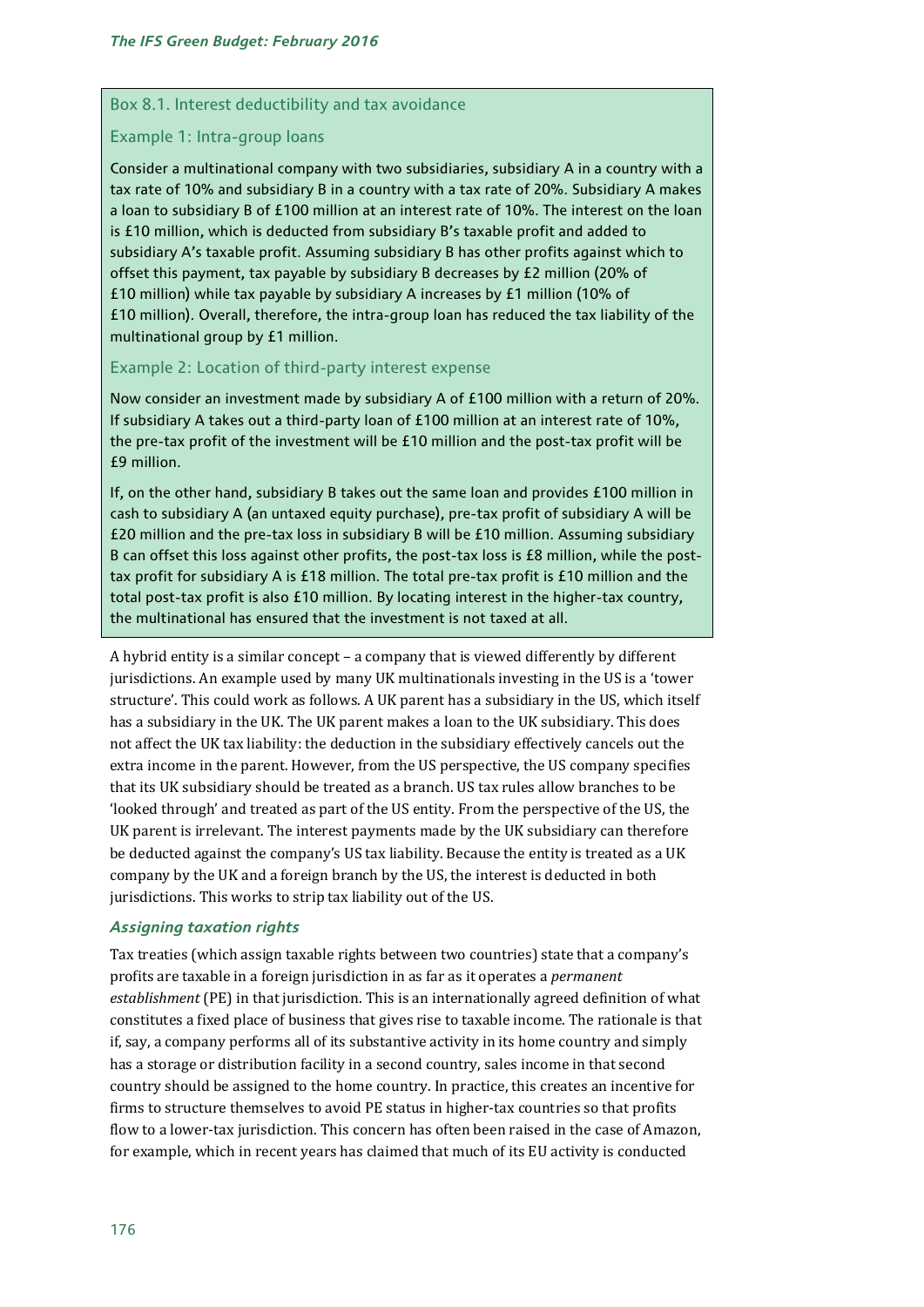from Luxembourg and not through a UK PE (i.e. profits from sales are attributable to Luxembourg and not to UK storage and distribution facilities).<sup>[18](#page-8-0)</sup>

The taxation rights over certain transactions, such as the payment of interest or dividends, are principally assigned to the jurisdiction of the recipient. However, transactions may also be taxed in the jurisdiction where that payment arose through a withholding tax. Tax treaties between countries limit the withholding tax, often to zero. Not all countries have bilateral treaties with one another, and some treaties are more generous than others in terms of the maximum level of the withholding tax. The limitation of the withholding tax is a 'treaty benefit' and firms may try to benefit from the treaty even when it should not apply to them. For example, if a UK company is making an interest payment to a company in a tax haven (with which the UK has no treaty), the company may limit the withholding tax paid by 'artificially' routeing the payment through a country with which the UK does have a treaty. This is called 'treaty shopping' and means income may be subject to low or zero tax when a UK withholding tax should have applied.

# **How much avoidance?**

j

No one knows how much tax revenue is lost to multinational tax avoidance. This is partly because there is no accepted definition of what constitutes 'avoidance' and partly because we lack full information about the activities of firms. HMRC estimates a UK 'tax gap' – the difference between the amount of tax it estimates it is entitled to and the amount of tax actually collected. In 2013–14 the estimated gap attributable to corporate tax avoidance was £1 billion, 2.5% of that year's corporate tax revenue.However, this measure is not designed to capture the bulk of multinational base erosion and profit shifting so is an underestimate.[19](#page-8-1)

Much larger estimates have been arrived at. One approach to quantifying profit shifting is to measure the difference between the amount of tax declared on firms' accounts and an estimate of the tax due. For example, a Trades Union Congress (TUC) report estimates that £12 billion is lost each year through avoidance of the 700 largest UK corporations, equivalent to 27.9% of 2014–15 revenues.[20](#page-8-2) However, such measures can overstate the tax gap (possibly by a wide margin) because, in estimating the tax that 'should' have been paid in the UK, they do not fully account for deliberate features of the tax system that reduce tax liabilities. For example, taxes paid can be legitimately reduced by capital allowances, the R&D tax credit or loss carry-forwards. The TUC estimate may also be an underestimate to the extent that it does not capture UK taxes that are avoided by some foreign multinationals.

It should be noted that observing a firm operating and paying taxes in a low-tax country does not necessarily indicate tax avoidance – firms take tax into consideration when

<sup>18</sup> See 'Amazon: £7bn of sales, no corporation tax', *The Guardian*, 4 April 2012,

<span id="page-8-0"></span>[http://www.theguardian.com/technology/2012/apr/04/amazon-british-operation-corporation-tax.](http://www.theguardian.com/technology/2012/apr/04/amazon-british-operation-corporation-tax) Amazon restructured some of its business practices in 2015.

<span id="page-8-1"></span> $19$  The total tax gap estimate was £34 billion, with £3 billion related to corporate tax (including evasion, predominately by small and medium-sized enterprises). The tax gap calculation is based on cases that HMRC has identified and is litigating against. HM Revenue & Customs, *Measuring Tax Gaps 2015 Edition*, October 2015, [https://www.gov.uk/government/statistics/measuring-tax-gaps.](https://www.gov.uk/government/statistics/measuring-tax-gaps)

<span id="page-8-2"></span><sup>&</sup>lt;sup>20</sup> See Trades Union Congress, 'The missing billions', [https://www.tuc.org.uk/economic-issues/missing](https://www.tuc.org.uk/economic-issues/missing-billions-uk-tax-gap)[billions-uk-tax-gap.](https://www.tuc.org.uk/economic-issues/missing-billions-uk-tax-gap) The Guardian's analysis takes a similar approach [\(http://www.guardian.co.uk/business/series/tax-gap\)](http://www.guardian.co.uk/business/series/tax-gap).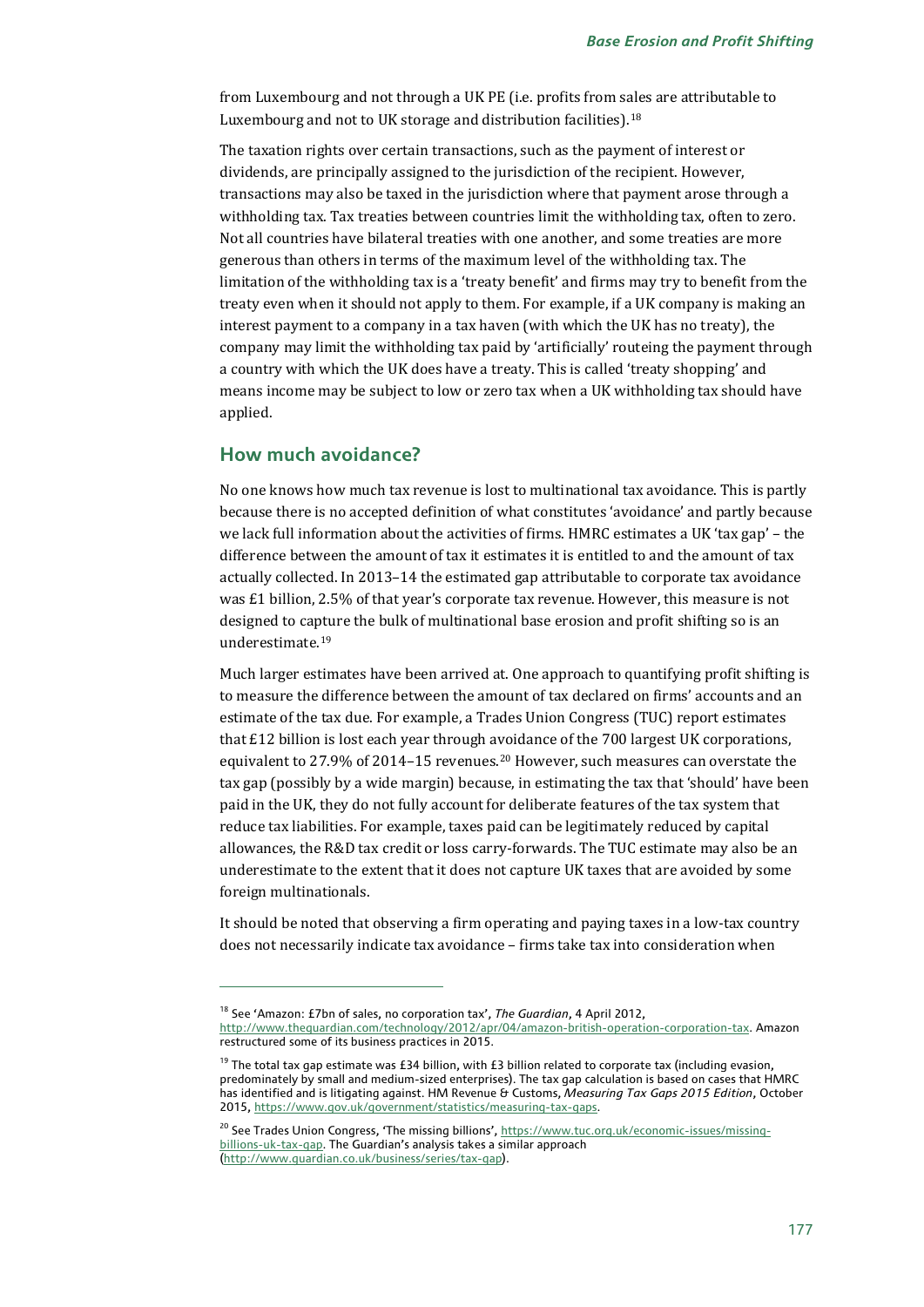making genuine commercial decisions. Distinguishing between legitimate responses to the tax system and avoidance behaviours is very difficult.

Based largely on existing studies, the BEPS project estimated the global revenues lost to BEPS at between \$100 billion and \$240 billion per year, which is between 4% and 10% of total global corporate income tax revenues. This large range reflects the high degree of uncertainty. One of the 15 BEPS action points is devoted to constructing better measures of the scale of avoidance globally.

The widespread perception is that the prevalence and scale (in terms of revenue forgone) of avoidance activity are very large. In reality, the amount lost may be much smaller than imagined. Avoidance may often be overestimated due to the difficulty of defining what counts as avoidance – holding intellectual property in a low-tax country is often thought of as synonymous with tax avoidance, but in many cases may just represent firms responding to tax incentives. Importantly, even if we could precisely estimate the revenue lost to avoidance, it would not be right to assume that, were all avoidance opportunities to be completely removed, the UK's total tax take would increase by that full amount. We would expect reduced avoidance opportunities to lead to higher taxes, which feed through, at least to some degree, to lower investment in the UK and changes in prices such that genuine UK profits may be lower. Raising taxes (including by reducing avoidance opportunities) changes incentives and can deter real economic activity. The overall impact of a tax rise would depend in part on how the resulting revenues were used.

While we cannot confidently quantify how much revenue might be on the table, we do have evidence of specific avoidance channels. Removing avoidance opportunities, especially if done on a coordinated basis across countries, can reduce distortions related to tax planning and protect tax bases.

# **8.3 The BEPS recommendations**

The BEPS project set out to find improvements to tax rules that would reduce avoidance opportunities. Of the project's 15 action points, most are focused on a specific aspect of domestic or international tax rules. The recommendations, which are summarised in Table 8.1, vary by action point and can be broadly categorised into three types: **minimum standards** to which countries have agreed their tax rules must adhere; **revised international standards** that will be incorporated into tax treaties; and recommendations for common approaches and **best practices**. Four actions are concerned either with the **measurement** of BEPS or with the **processes** required to implement changes. The table highlights the UK action required or under way in each area. An appendix explains each of the main issues in more detail. Section 8.4 discusses the main policy changes for the UK.

One area that the project focused on, and where legislative action is already taking place in the UK and elsewhere, is improved transparency and information flows. In particular, countries are legislating to require that multinationals file a country-by-country report detailing certain key statistics for each jurisdiction in which they operate. This information will then be shared between tax authorities and should help authorities identify BEPS risks and target their resources (such as audits) more effectively.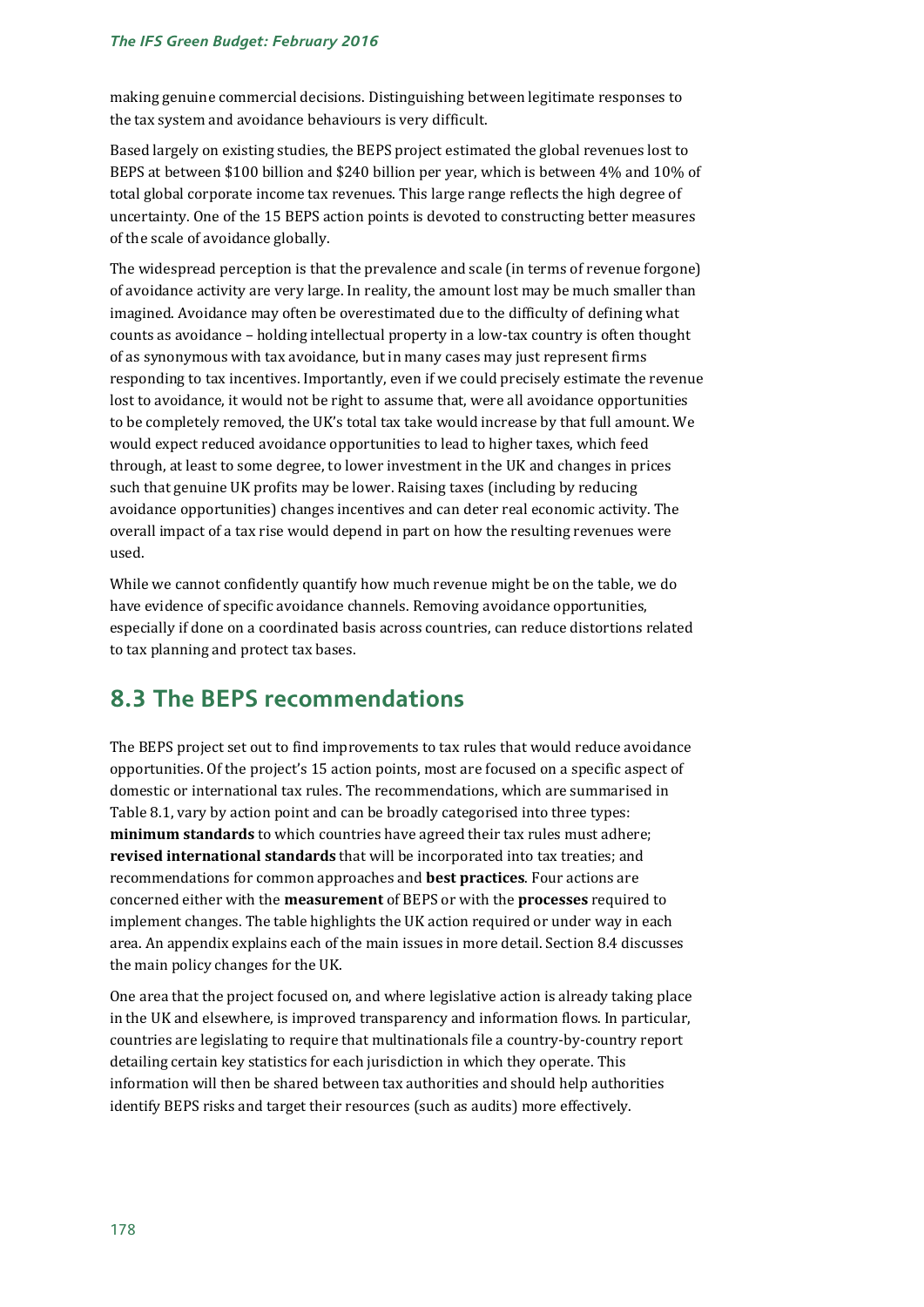| Main issue<br>(action point)                                                             | Recommendation(s)                                                                                               | <b>UK</b> action                                                                                                                                                           |
|------------------------------------------------------------------------------------------|-----------------------------------------------------------------------------------------------------------------|----------------------------------------------------------------------------------------------------------------------------------------------------------------------------|
| <b>Minimum standards</b>                                                                 |                                                                                                                 |                                                                                                                                                                            |
| IP / patent box<br>regimes (5)                                                           | New 'modified nexus<br>approach' to align tax<br>benefit with real activity                                     | UK regime to be modified by July<br>2016                                                                                                                                   |
| Treaty benefits (6)                                                                      | All treaties to incorporate<br>explicit intention (of<br>governments) to prevent<br>treaty abuse                | UK adopted a 'main purpose test' in<br>2012 (the main purpose of an<br>arrangement cannot be to gain a<br>treaty benefit), which already meets<br>the minimum standard     |
| <b>Transfer pricing</b><br>documentation<br>and country-by-<br>country reporting<br>(13) | Provide tax authorities with<br>more information on<br>transfer pricing policies and<br>location of activities  | Required by 2016; UK has begun<br>legislative process; UK firms to start<br>reporting from 2017                                                                            |
| <b>Revised international standards</b>                                                   |                                                                                                                 |                                                                                                                                                                            |
| <b>Transfer pricing</b><br>guidelines (8-10)                                             | New practice for assessing<br>the value of intangibles and<br>the allocation of risk                            | New guidelines will be adopted (UK<br>legislation refers directly to OECD<br>quidelines)                                                                                   |
| Permanent<br>establishment (7)                                                           | Broaden definition of a<br>permanent establishment                                                              | UK will adjust bilateral treaties                                                                                                                                          |
| <b>Best-practice approaches</b>                                                          |                                                                                                                 |                                                                                                                                                                            |
| Interest<br>deductions (4)                                                               | New 'fixed ratio' rule for<br>limiting interest deductions                                                      | Consultation in UK on whether to<br>adopt ended January 2016                                                                                                               |
| Hybrid<br>mismatches (2)                                                                 | New two-part hybrids rule<br>to prevent instruments /<br>entities being treated<br>differently across countries | UK has already legislated for new<br>rule to start on 1 January 2017                                                                                                       |
| CFC rules (3)                                                                            | Framework for designing a<br>rule                                                                               | UK regime was revised in 2011; it<br>does not adhere to best practice<br>rule, but will not be changed                                                                     |
| Mandatory<br>disclosure rule<br>(12)                                                     | Require promoters and/or<br>firms taking part in certain<br>schemes to report scheme<br>to tax authority        | UK has operated disclosure of tax<br>avoidance schemes (DOTAS), which<br>meets the recommended best<br>practice, since 2004                                                |
| <b>Measurement and process</b>                                                           |                                                                                                                 |                                                                                                                                                                            |
| <b>Measuring BEPS</b><br>(11)                                                            | Measures to improve<br>availability and analysis of<br>data                                                     | OECD plans to work with countries<br>to improve data availability and<br>analysis                                                                                          |
| Mutual agreement<br>procedure (MAP)<br>(14)                                              | Mechanism to settle<br>international taxation<br>disputes                                                       | All countries adhering to the BEPS<br>outcomes, including the UK, have<br>signed up to ensure the MAP is<br>utilised; more work on how to<br>resolve disputes is under way |
| Multilateral<br>instrument (15)                                                          | Mechanism to adjust all<br>bilateral tax treaties<br>simultaneously                                             | Instrument being designed; UK<br>expected to sign up; outcome<br>expected later in 2016                                                                                    |

# Table 8.1. BEPS recommendations: a summary

Note: Action point 1 (not listed) seeks to address 'tax challenges of the digital economy'. The report on this action concluded that the digital economy should not be treated separately for tax purposes. The challenges are address as part of the specific issues in other actions.

Source: Authors' own summary based on OECD, BEPS 2015 Final Reports, [http://www.oecd.org/ctp/beps-](http://www.oecd.org/ctp/beps-2015-final-reports.htm)[2015-final-reports.htm.](http://www.oecd.org/ctp/beps-2015-final-reports.htm)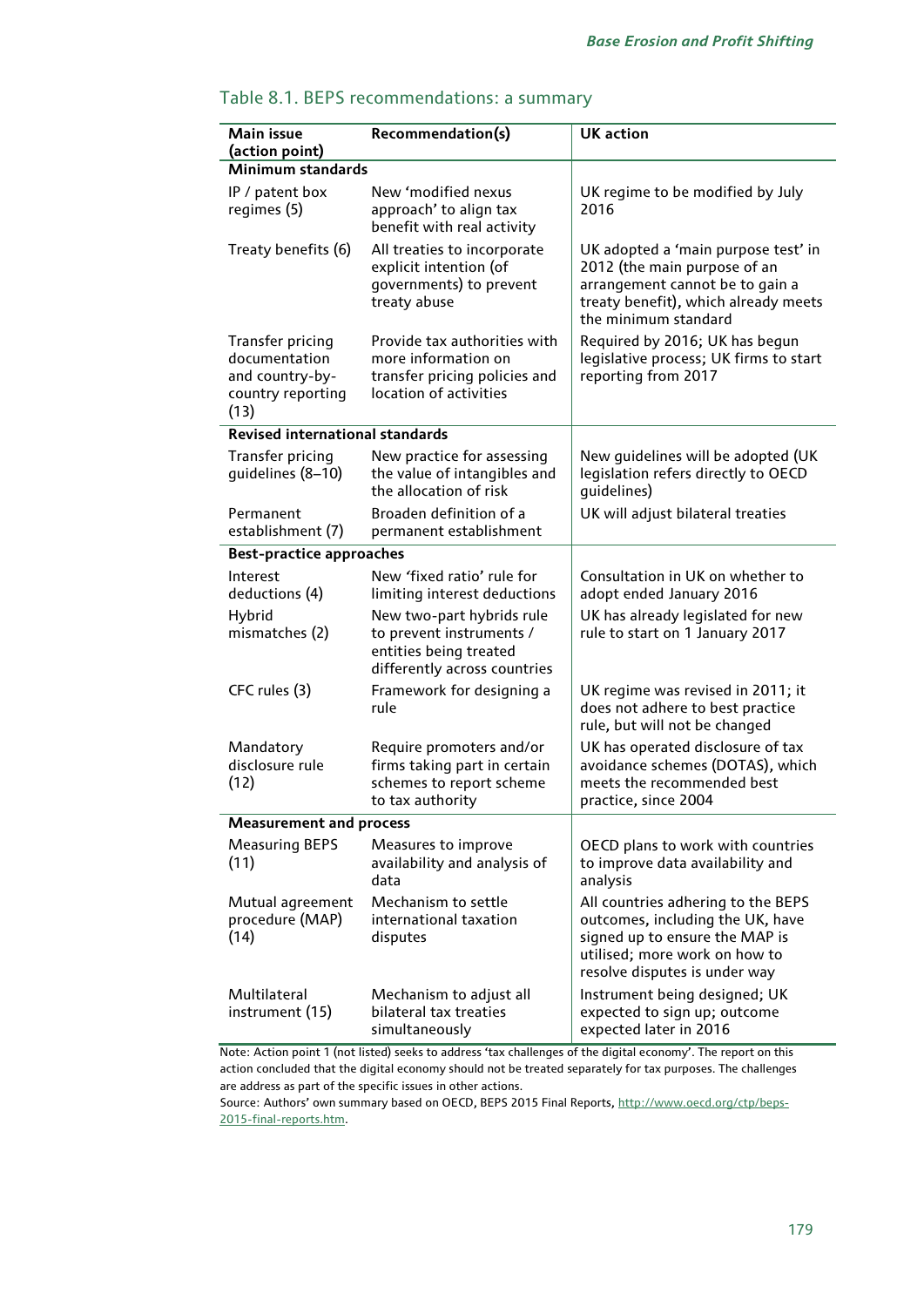The implementation of BEPS is just as important in determining the success of the project as the work set out to date. The OECD has no power to impose the minimum standards or adherence to new processes. Implementation of BEPS instead relies on pressure and consensus from the international community to ensure the recommendations are implemented. For treaty changes (for example, on PEs and treaty benefits) to be swiftly and successfully implemented, a multilateral instrument must be developed and adopted. The minimum standards on information sharing and preferential regimes require unilateral amendments to domestic legislation.

One of the largest unknowns is how many governments will move to adopt any of the new best-practice rules. A key tension here is that strengthening controlled foreign company (CFC) rules or reducing interest deductibility may make a country a less attractive location and therefore be in conflict with a country's competitive aims. Many countries face an incentive to see what others do before changing their own policies, and no government may be willing to move first.

# **A new principle**

An overarching aim of BEPS was to align taxing rights more closely to economic substance. This may sound innocuous. In some cases, it amounts to reinforcing what the current system is trying to achieve and is therefore desirable. However, in other cases, it represents a new principle being added in such a way that it can conflict with the preexisting principles.

The desire to realign the taxation of profits with the real activities that created them may appear to be a straightforward and sensible restatement of what the tax system is already trying to achieve. Firms can sometimes organise themselves in egregious ways that involve the complete separation of taxable income from any real activities and are purely motivated by the avoidance of tax. It is desirable to prevent this.

However, the idea that the taxation of profits always be aligned with real economic substance is not a principle that underlies current tax rules. It is often the case that tax liability does arise alongside real activities. For example, if a company is building and selling cars, we would expect a tax liability to arise alongside the car-building factory and the employment of workers. But, as highlighted in Section 8.2, the current system aims to tax the returns to intangible assets in the location of the asset owner. This means that taxable income may arise in a location that is different from that in which the underlying technology was created or sold. There would be benefits to reconsidering the principles of the current tax system, assessing whether they deliver the outcomes that policymakers desire and, if they do not, designing a new set of principles. The BEPS actions do not amount to replacing the old principle (that returns to intangibles are taxed based on ownership) with a new one (that returns are always taxed where economic substance is located), but to having both principles operate at the same time. This may be a form of second-best solution to avoidance. But it means that any benefits come at the cost of a less coherent and more complex system.

<span id="page-11-0"></span>Consider the following example. A UK multinational decides it wants to move into the driverless car market. It contracts a US subsidiary to research the new technology required to do this. The US subsidiary creates a new technology and gets a patent which is held by a Dutch subsidiary that is involved with managing the IP. The US subsidiary will earn (taxable) income (i.e. a payment from the UK firm) that reflects the value of the R&D activity (commonly the cost of conducting the R&D plus a markup). The UK firm will earn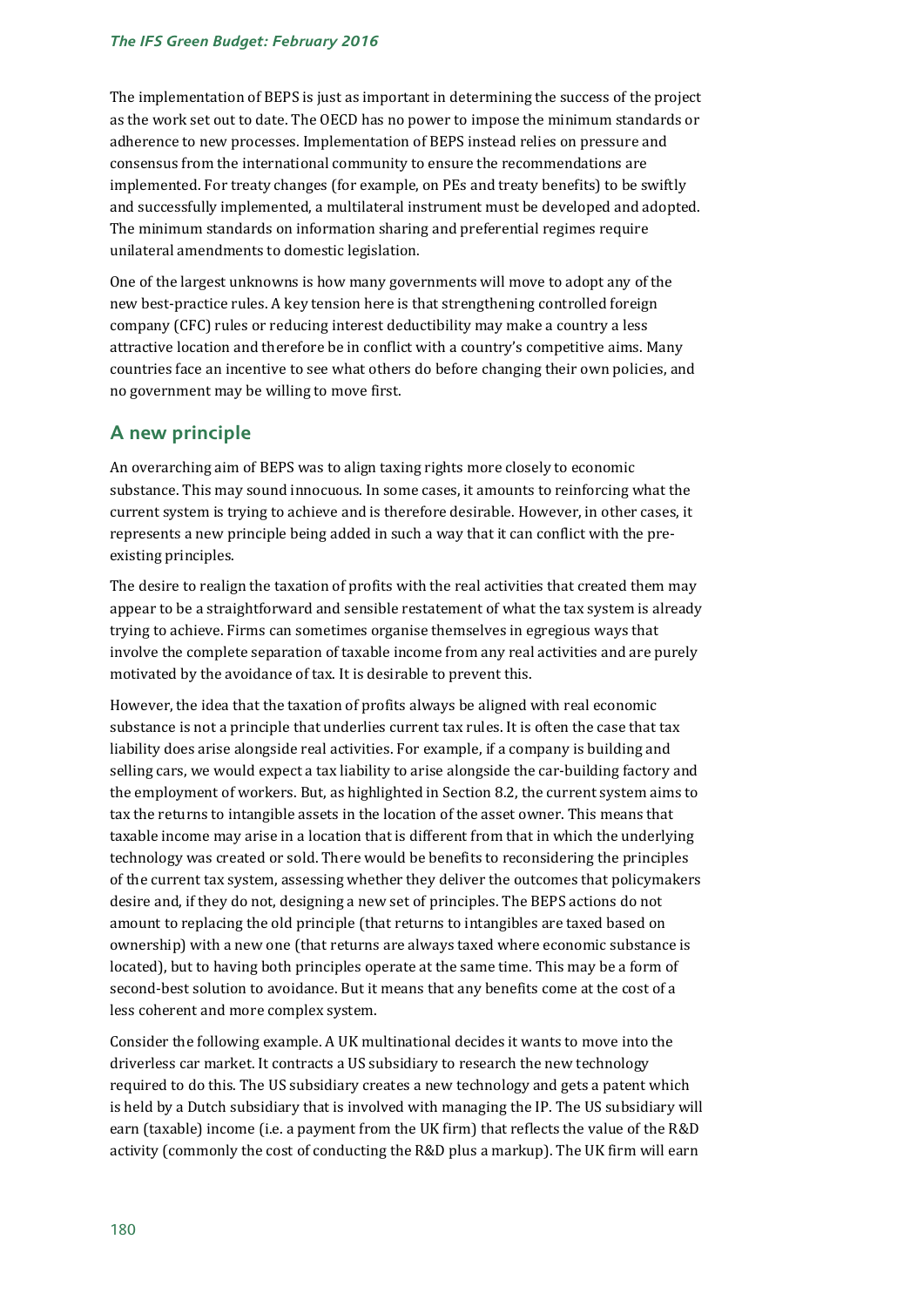income by selling cars that incorporate the new technology. The UK firm will also make royalty payments to the Dutch subsidiary reflecting the value of the patent (possibly including any economic rents that accrue as the result of the market power bestowed by the new technology). The more valuable the patent (i.e. the more of the value of the cars that results from the new technology), the higher the taxable income in the Netherlands and the lower the taxable income in the UK. This is a case where a large amount of income may accrue in a location (the Netherlands) without there being a great deal of 'economic substance' (possibly just a small team of people to manage the IP). This is effectively the choice that was made about how to run the international tax rules.

However, firms can sometimes abuse the fact that intangibles are taxed according to the location of ownership to avoid taxes. We already have transfer pricing rules that aim to deal with this by ensuring, for example, that the income received in the Netherlands only reflects the value of the real economic activities (i.e. the US subsidiary gets the correct price for the value of the R&D, the UK gets the correct price for the value of integrating the technology and selling cars, and the Netherlands only receives a payment for managing services). In practice, as discussed above, it is difficult to price all transactions correctly (and in many cases there will be no 'correct' answer on how to divvy up profits). And because the income streams associated with intangible assets are large, the location of the associated tax revenues is of much interest to companies and governments. The BEPS approach is effectively seeking to override current outcomes when they are deemed undesirable.

A number of the actions have adopted the new substance requirement.<sup>[21](#page-12-0)</sup> For example, modifications will be made to the transfer pricing guidelines to clarify that ownership of intangible assets alone does not give a company the right to any or all of the profit flows associated with that asset (see the appendix for further details). The basic idea is that, in examples such as the above, more weight will be placed on the real activities of the IP owner (for example, what they are contributing to the management of the asset) in determining the correct transfer price. Again, this may help prevent avoidance. But it may also conflict with the outcome that would be expected under the current rules even absent avoidance. For example, the new rules could mean that the arm's length price received by the Dutch subsidiary is lower than if it licensed the technology to a third party. Changes to IP boxes are also driven by the desire to align taxing rights with real activities and we give an example in Section 8.4 of where this may override current principles.

In summary, adding a new principle provides a way for governments to move taxing rights towards something that they think more accurately reflects where value is created. In some cases, this will prevent tax avoidance. But it does come at the cost of having a tax system that embeds two principles that sometimes conflict and that is therefore less coherent and more complex. It may also distort genuine activities in some cases. It will still be difficult to assess the correct transfer price and the new approach opens the door for disputes over whether passive income (such as royalty flows to a patent) should be taxed based on the residence of the owner or under the new substance requirement. Further, many firms will face an incentive to adjust their activities by just enough to meet the minimum substance requirement rather than to restructure their activities completely.

<span id="page-12-0"></span><sup>&</sup>lt;sup>21</sup> Most notably, actions on harmful tax practices (5) and transfer pricing (8–10).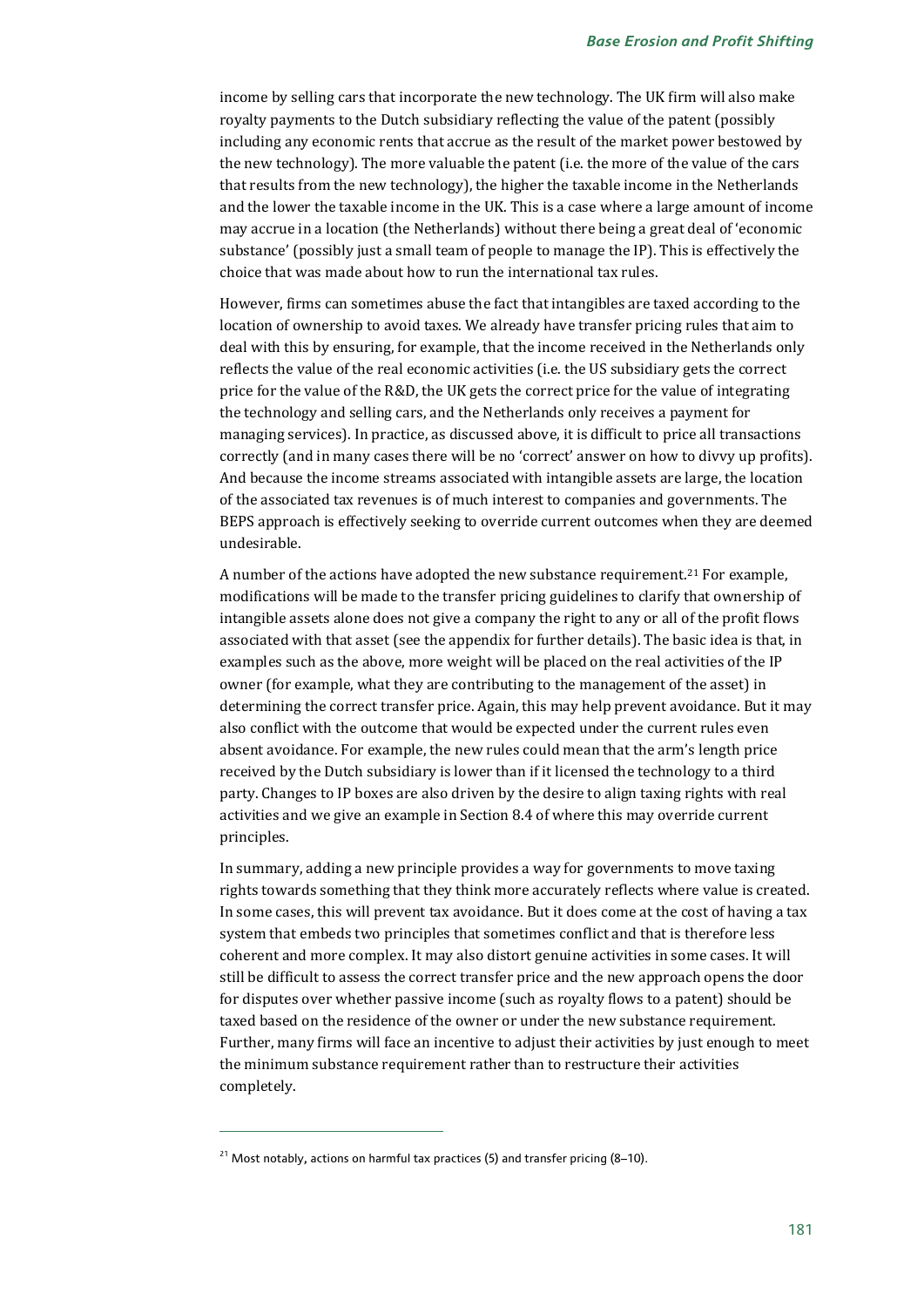The BEPS process could have done much more to acknowledge that the substance requirement can be at odds with current principles and to consider explicitly how the interaction will work.

# **8.4 Main implications for UK policy**

Table 8.1 highlighted the actions that the UK is undertaking (or has undertaken) as a result of the BEPS process. Here we consider four of these in more detail and discuss the likely overall effect for UK tax revenues.

# **Redefining permanent establishment status**

The BEPS process sought to deal with concerns that companies are avoiding tax by structuring themselves such that they do not have a taxable presence (a PE) in a foreign jurisdiction by broadening the definition of PEs in international tax rules. The revisions are particularly focused on tackling issues related to the digital economy. Notably, entities are currently exempt from PE status if they undertake only activities of a 'preparatory or auxiliary character', such as storage and distribution.[22](#page-13-0) This means that a UK consumer may purchase a good via the website of a foreign company (such as Amazon) that is then delivered from a UK distribution centre, and that transaction will not lead to a UK corporate tax liability because there was no UK PE involved. This is the correct outcome under current law. But it leads to concerns that some activities are being undervalued and countries therefore missing out on taxable income. Storage and distribution facilities may actually constitute core business activities that contribute to the creation of value added (for example, by providing quick distribution or high levels of customer service).

To operate the current rules, we require a definition of what constitutes a taxable presence and what does not. There is no clear answer. The rules dictating PE status will be revised to move where the dividing line is drawn. In particular, the revised rules will specify that storage and distribution activities will constitute the operation of a PE unless the activities are genuinely only preparatory and auxiliary in nature, which is, of course, still somewhat subjective. There will also be clarifications to prevent some forms of 'commissionaire' arrangements, whereby a good is sold by one company on behalf of one in another country, such that the sales go directly to the other company. Relatedly, there will be clarifications to address situations where a seller avoids having a PE where sales take place and instead formally concludes sales in a lower-tax jurisdiction. Google has used the latter form of arrangement: substantial negotiation of sales happens in the UK but Google sales are booked in Ireland.[23](#page-13-1)

Redefining PE status should result in taxing rights that better reflect the source of profits if countries find a way to adjust bilateral treaties to implement a new PE definition, and if that works to redefine some activities that are currently deemed auxiliary.

It is worth noting that this change may work in both directions for the UK. For example, more income (and therefore tax) could be received from the UK storage and distribution

<span id="page-13-0"></span> $22$  Article 5(4) of OECD, 'Model convention with respect to taxes on income and on capital', 2014, http://www.oecd.org/ctp/treaties/2014-model-tax-convention-articles.pdf.

<span id="page-13-1"></span><sup>23</sup> See 'Google avoided \$2bn tax by funnelling profits through Bermuda', *Daily Telegraph*, 10 December 2012, [http://www.telegraph.co.uk/finance/personalfinance/tax/9735448/Google-avoided-2bn-tax-by-funnelling](http://www.telegraph.co.uk/finance/personalfinance/tax/9735448/Google-avoided-2bn-tax-by-funnelling-profits-through-Bermunda.html)[profits-through-Bermunda.html.](http://www.telegraph.co.uk/finance/personalfinance/tax/9735448/Google-avoided-2bn-tax-by-funnelling-profits-through-Bermunda.html)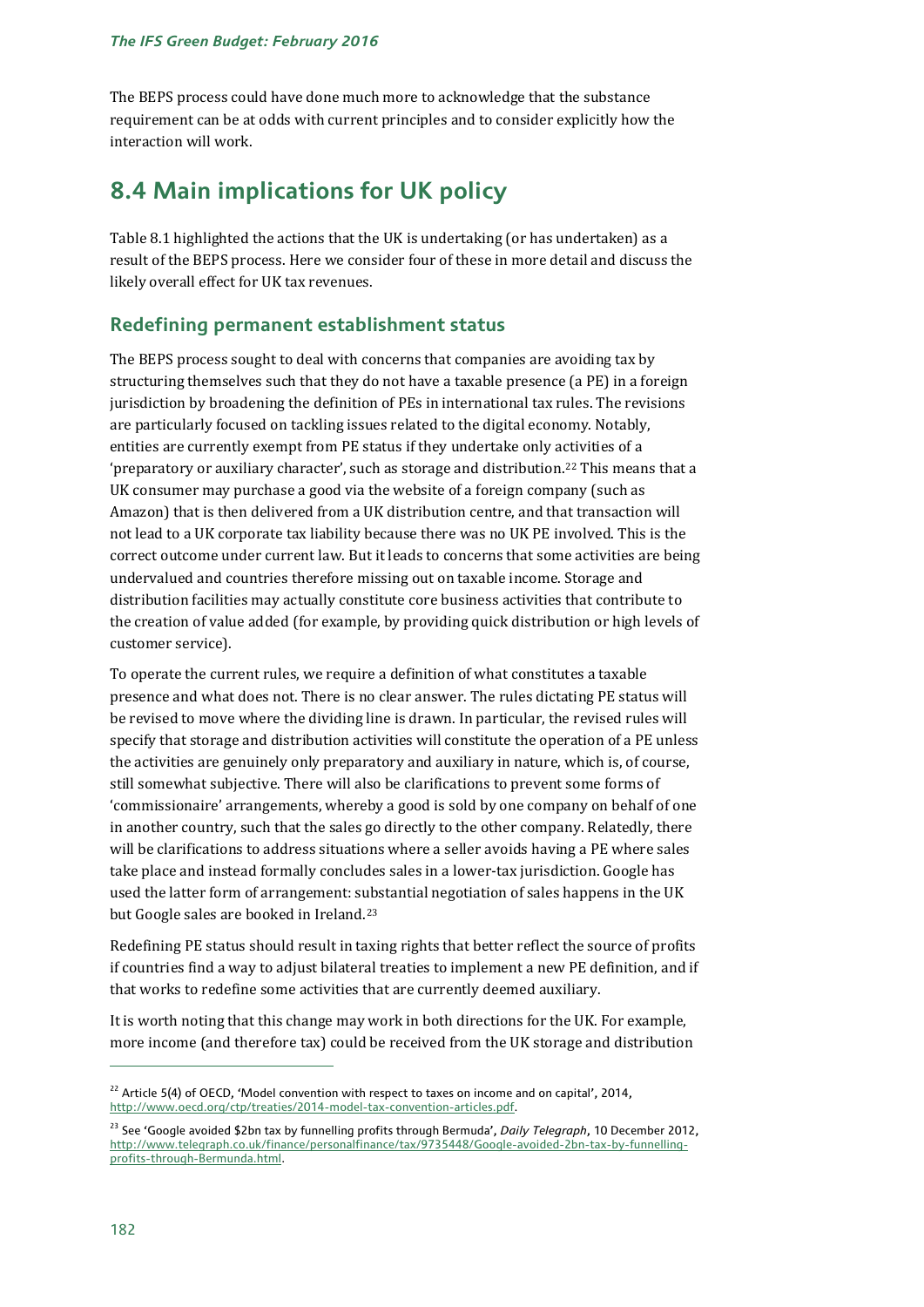facilities of foreign multinationals (such as Amazon) – although some companies may choose to adjust their activities to avoid becoming a PE. At the same time, some UK multinationals may receive less foreign income if their foreign storage and distribution facilities are given PE status.

### **Preventing hybrid mismatches**

The longest BEPS report set out a best-practice framework for hybrid debt structures (such as tower structures – see Section 8.2). The recommendation was a set of rules to ensure companies could not benefit from instruments (or entities) being treated differently in different jurisdictions. The new rule specifies new rules for instruments and entities, each with two parts. For instruments, the rule is:

- 1. A transaction that generates a deduction from tax in one country (for example, an interest payment) should only be allowed if the corresponding income (for example, interest received) is taxed in another country.
- 2. If part 1 is breached (i.e. the transfer and deduction go ahead), a defensive rule can be applied and the transfer will be included as taxable income in the second jurisdiction.

For entities, the rule operates a little differently:

- 1. When a hybrid entity would achieve a 'double deduction' of a payment, the deduction in the parent jurisdiction (the country in which the multinational parent is based) is disallowed.
- 2. If part 1 is breached, a defensive rule is applied and the deduction will be disallowed in the subsidiary jurisdiction instead.

By linking the tax treatment in one jurisdiction to the tax treatment in another, this rule prevents hybrid mismatches from occurring. The UK is among a group of countries that has already legislated for this rule (Australia is another). It will be in place in the UK from 1 January 2017.[24](#page-14-0) This is a positive move that will prevent some forms of avoidance, including the much-used tower structure cited above (UK companies have already started the process of unwinding such structures). In this specific case, the UK is the parent jurisdiction and, under the new hybrid entities rule, the interest deduction would be disallowed in the UK while taxable income in the US would be unaffected.

One of the nice features of this type of rule is that it is designed to encourage take-up among countries. The inclusion of the defensive rule means that, if one country has the rule, other countries in which the same multinational firms operate and use hybrid arrangements may be forgoing tax revenue by not having it. From the perspective of the multinational, it makes no difference whether one or both countries have the rule as either way the use of the mismatch is prevented. A country therefore gains a competitive advantage only so long as other countries within which its firms operate do not have a rule. Otherwise, the defensive rule employed by other countries would simply reduce tax revenues (with no corresponding competitive advantage). However, since many countries do not currently have the rule, many may be reluctant to introduce it and thereby reduce the competitive advantage to domestic multinationals. This new hybrid rule will be most effective if a significant number of large countries implement it. A

<span id="page-14-0"></span><sup>24</sup> HM Treasury, *Autumn Statement 2014: Policy Costings*,

https://www.gov.uk/government/uploads/system/uploads/attachment\_data/file/384071/AS2014\_policy\_cost ings\_final.pdf.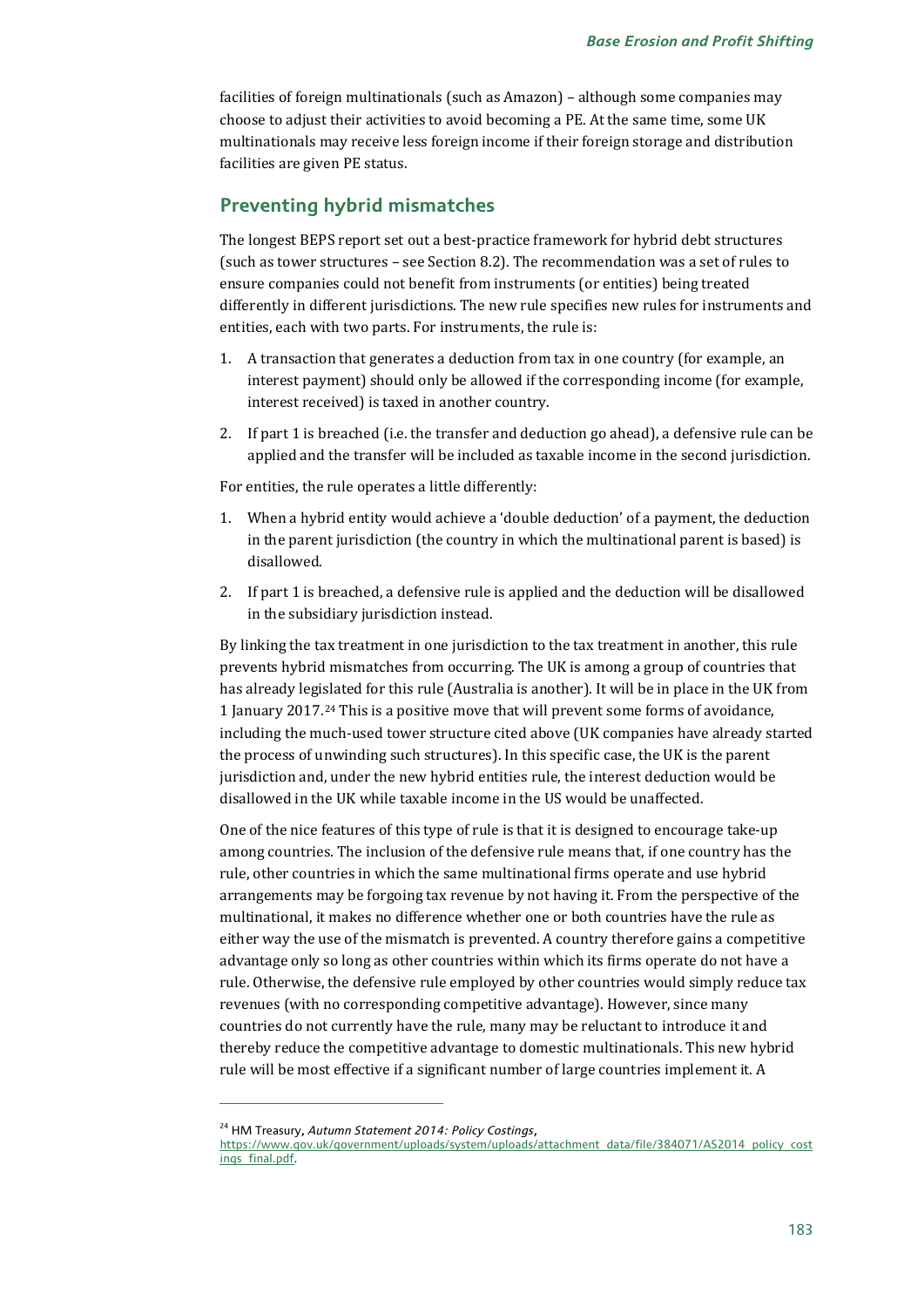disadvantage of a best-practice rule rather than a minimum standard is that countries may struggle to coordinate on the introduction of hybrid rules.

# **Patent box**

The UK's patent box – its own version of an IP box – offers a reduced corporate tax rate of 10% on the income derived from patents, compared with the main rate which is currently 20% and will fall to 18% by 2020.[25](#page-15-0) By the end of 2015, the policy had been used by 639 companies, representing a cost to the exchequer in terms of forgone tax revenue of £335 million to date.<sup>[26](#page-15-1)</sup> This is forecast to rise to £740 million in 2016–17.<sup>[27](#page-15-2)</sup>

The UK patent box, like all similar regimes operating in Europe, does not currently meet the minimum standard for preferential regimes set out by BEPS. In particular, it does not require that the research underlying a new patent took place in the UK.[28](#page-15-3) The current scheme will be closed to new entrants from April 2016 (with grandfathering of existing patents until 2020–21) and replaced by new rules that follow a 'modified nexus approach'. At the end of 2015, the government ran a consultation on exactly how the policy will be changed.[29](#page-15-4)

The aim of the new 'modified nexus approach' is to ensure that the granting of a tax benefit aligns more closely with the location of real activities. The policy change required will be larger in some other countries than in the UK (because their policies are further away from the minimum standard). The new approach will make the policy better at attracting R&D activity to a country, although how attractive any one country is depends on the actions of others and this is an area where governments face an incentive to compete. However, the new UK rules will be substantially more complex and will require detailed tracking between R&D and resulting income streams. The patent box remains a policy that is poorly targeted at incentivising firms to undertake additional R&D investments. For this, an R&D tax credit is better targeted and much simpler.

#### *The modified nexus approach*

One of the features of the UK patent box that has been previously highlighted is that the real innovative activity underlying the creation of a patent need not be located in the same country as the IP and therefore the taxable income.[30](#page-15-5) The modified nexus approach seeks to stop a preferential regime being applied in this scenario. Instead, it sets out a framework in which preferential IP regimes can only be used when there is real substance in the jurisdiction in which the tax relief is granted. The BEPS plan is effectively

<span id="page-15-2"></span><sup>27</sup> HM Treasury, *Budget 2013*, March 2013,

<span id="page-15-0"></span><sup>&</sup>lt;sup>25</sup> The regime was phased in from 2013, starting with smaller reductions in the tax burden (because only a fraction of the tax break was allowed). It will reach its steady-state level of generosity (a 10% rate) in 2017.

<span id="page-15-1"></span><sup>26</sup> HM Revenue & Customs and HM Treasury, *Patent Box: Substantial Activities*, Consultation Document, 22 October 2015[, https://www.gov.uk/government/consultations/patent-box-substantial-activities.](https://www.gov.uk/government/consultations/patent-box-substantial-activities)

[https://www.gov.uk/government/uploads/system/uploads/attachment\\_data/file/221885/budget2013\\_compl](https://www.gov.uk/government/uploads/system/uploads/attachment_data/file/221885/budget2013_complete.pdf) [ete.pdf.](https://www.gov.uk/government/uploads/system/uploads/attachment_data/file/221885/budget2013_complete.pdf)

<span id="page-15-3"></span><sup>&</sup>lt;sup>28</sup> The new minimum standard also places restrictions on the types of IP that can be included in a preferential regime. This does not affect the UK but will require changes in other countries' policies.

<span id="page-15-4"></span><sup>&</sup>lt;sup>29</sup> See HM Revenue & Customs and HM Treasury, *Patent Box: Substantial Activities*, Consultation Document, 22 October 2015[, https://www.gov.uk/government/consultations/patent-box-substantial-activities.](https://www.gov.uk/government/consultations/patent-box-substantial-activities)

<span id="page-15-5"></span><sup>&</sup>lt;sup>30</sup> See section 5 of L. Evers, H. Miller and C. Spengel, 'Intellectual property box regimes: effective tax rates and tax policy considerations', *International Tax and Public Finance*, 2015, 22, 502–30,

<http://dx.doi.org/10.1007/s10797-014-9328-x> and R. Griffith and H. Miller, 'Corporate taxes and intellectual property', in M. Brewer, C. Emmerson and H. Miller (eds), *The IFS Green Budget: February 2011*, [http://www.ifs.org.uk/budgets/gb2011/11chap10.pdf.](http://www.ifs.org.uk/budgets/gb2011/11chap10.pdf)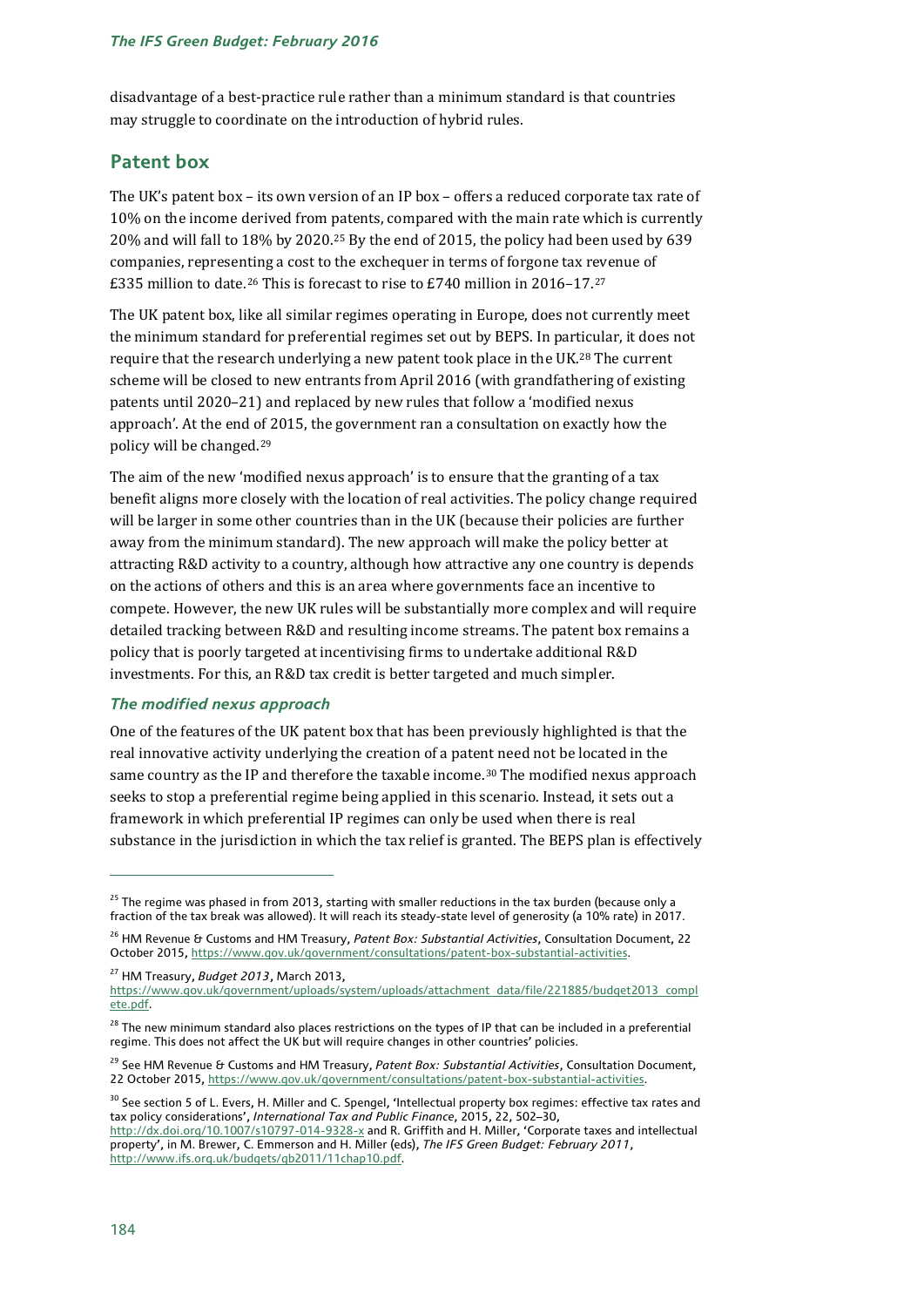to try to limit the potential for preferential IP regimes to erode countries' tax bases (by encouraging firms to locate IP income but not real activities in a country with a regime) while continuing to allow countries to compete for the associated real activities.

As highlighted in Section 8.3, this is an example of where the new substance requirement (i.e. that taxing rights align with real activities) is being used. This can be seen by following the example, introduced in Section 8.3, of a UK multinational that developed a new technology in the US and holds the related patent in the Netherlands. Under current rules, the income earned in the Netherlands (i.e. the royalty payments sent from the UK) would be eligible for the Dutch IP regime. The UK company could not use the UK patent box. If, instead, the patent had been filed in the UK, then all of the net revenue that accrued in the UK (i.e. profits from the sale of cars minus the payment to the US subsidiary for the R&D) would currently be eligible for the reduced patent box rate. This will not be the case under the new rules. That is, even though the tax system says that the income (from the use of the technology in the new cars) should be taxed in the UK, the income will not qualify under the new patent box regime because the underlying R&D activity took place in the US. In order to qualify, the R&D would need to take place in the UK (if only some of the R&D took place in the UK, only some of the tax benefit would be granted; more on this below). This is a case where the desire to align tax with real activities (which underlies the modified nexus approach) deviates from the principle currently used in the international tax system that income from intangibles is taxed where the owner is located.

#### *Is the change a good one?*

j

Effectively, the aim of the new minimum standard on preferential regimes is to ensure that they can only be used to attract real activities and not to try to attract footloose revenue streams. There is merit to this. The move should help to prevent 'harmful' tax competition – broadly, this is competition that shifts the location of taxable income such that overall revenues are reduced without affecting the location of real activities.

Regimes vary in how easily they can be used for tax avoidance purposes. Some countries already operate rules aimed at preventing the use of IP regimes for pure profit shifting. For example, acquired IP (i.e. IP purchased from another company or acquired in a merger or acquisition) is eligible under the Belgian and Dutch regimes, but a tax benefit is only granted for that part of value added that is created through further development by the taxpayer. Others operate IP boxes that are clearly targeted at attracting income, with less concern for the real activity. This is clearly the case in Malta, for example, where there is a 0% rate that only applies to acquired IP where no domestic R&D expenses are claimed (i.e. the reduced rate would apply if a company transferred their IP to Malta). Cyprus, France, Hungary and the Swiss canton of Nidwalden also stand out because their regimes neither require acquired IP to be further developed in order to qualify nor allow internal use of IP to benefit from the relief (i.e. only royalty and capital gains income qualifies).[31](#page-16-0) These are the kinds of regime that are of most concern as they may act to erode other countries' tax bases. The UK regime is not targeted purely at attracting income, and many firms that use the regime are likely to be doing some real activity in the UK. However, as is the case with all IP box regimes, there is currently no requirement that

<span id="page-16-0"></span><sup>&</sup>lt;sup>31</sup> For a description of European IP regimes and discussion of the surrounding policy issues, see L. Evers, H. Miller and C. Spengel, 'Intellectual property box regimes: effective tax rates and tax policy considerations', *International Tax and Public Finance*, 2015, 22, 502–30[, http://dx.doi.org/10.1007/s10797-014-9328-x.](http://dx.doi.org/10.1007/s10797-014-9328-x)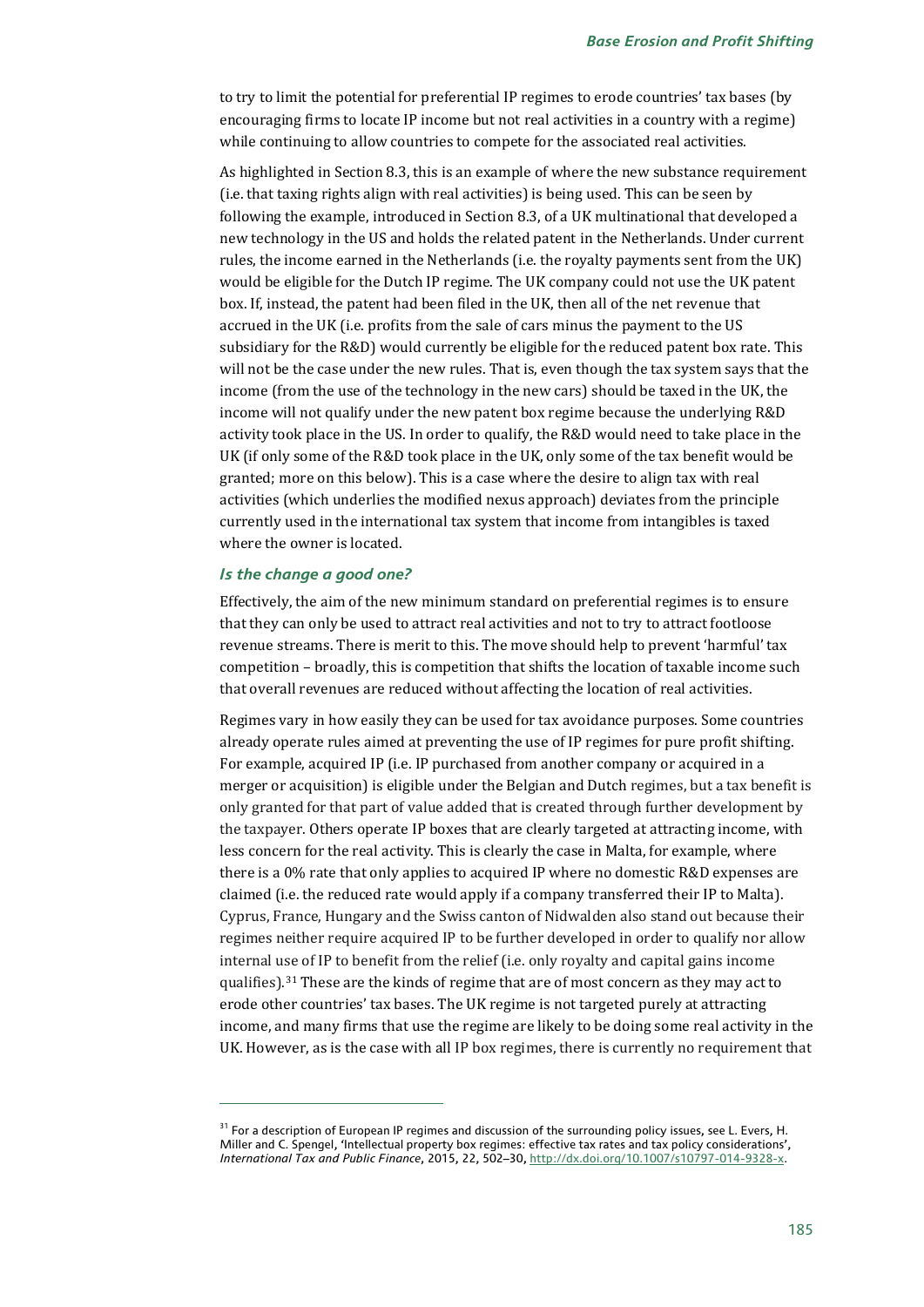#### *The IFS Green Budget: February 2016*

the underlying innovative activity be carried out domestically.[32](#page-17-0) Modifying patent box policies will change this. It will work to prevent some forms of avoidance (for example, where a patent is shifted to a low-tax country purely to take advantage of a tax break). However, it will also affect some genuine commercial decisions (for example, in the above example, the UK firm will face a tax disadvantage to conducting R&D in the US).

Conditional on having a patent box, the BEPS changes should place a cap on some forms of tax competition. However, there is still a question of whether having a patent box at all is a good idea. The BEPS report states that the idea of a substantial activity requirement builds on the principle that 'IP regimes are designed to encourage R&D activities'.[33](#page-17-1) If the aim is to incentivise R&D activities, then a better policy would be an R&D tax credit. This has the key benefit of being given in proportion to the amount of investment activity undertaken, and is well targeted at the externalities created from R&D – the fact that one firm's innovation may have spillover benefits for the rest of the economy that are not factored into that firm's decision when deciding how much innovation to do is what justifies a subsidy. Where an IP box will be more effective than an R&D tax credit is in attracting highly profitable activities (because in these cases the level of the tax rate will be more important than the tax base). If the aim is to be a more competitive location for this kind of activity, then only granting the IP tax break when there is associated real activity makes sense. A preferential rate could also allow tax competition to be isolated in one part of the tax system (taking pressure off the main rate, for example). However, competitiveness is a moving target, as evidenced by the sequential introduction of IP boxes across Europe. Therefore, as with other elements of corporate tax, there is an open question as to whether all countries could be better off if they agreed not to operate IP boxes.

There are other possible aims behind the introduction of IP boxes. For example, a preferential regime could be used to provide a lower rate on a mobile form of income (effectively accepting that high levels of tax cannot be raised from a certain kind of income). In this case, the location of the real activity is less important and adding a restriction on the location of R&D and thereby distorting some commercial decisions is an unwelcome step. Another aim could be to encourage further commercialisation of IP, yet there is no clear justification for subsidising commercialisation activities.<sup>[34](#page-17-2)</sup> If it is an aim, it does not require a link to R&D expenditure.

#### *Achieving the new minimum standard*

The BEPS minimum standard sets out a framework for applying the 'modified nexus approach' to preferential regimes. It stipulates that a tax reduction can only be granted to the extent that there is a direct link ('nexus') between the IP income and the expenditures on real activities that created the IP. As a proxy for real 'substantial' activity, the approach will use expenditures on R&D. Specifically, the calculation of qualifying income will comprise the income from an IP asset multiplied by the 'nexus fraction'. The nexus

<span id="page-17-0"></span><sup>&</sup>lt;sup>32</sup> This is in line with the fundamental freedoms codified in the Treaty on the Functioning of the European Union.

<span id="page-17-1"></span><sup>33</sup> See page 9 of the Final Report on action point 5 (*[Countering Harmful Tax Practices](http://www.oecd.org/tax/countering-harmful-tax-practices-more-effectively-taking-into-account-transparency-and-substance-action-5-2015-final-report-9789264241190-en.htm) More Effectively, Taking into Account Transparency and Substance*), available a[t http://www.oecd.org/ctp/beps-2015-final](http://www.oecd.org/ctp/beps-2015-final-reports.htm)[reports.htm.](http://www.oecd.org/ctp/beps-2015-final-reports.htm)

<span id="page-17-2"></span> $34$  There may be some specific market failures around getting technologies to the market in the UK. For example, there may be less than efficient information sharing between university research departments and the private sector or financial market frictions that limit commercialisation. However, there is no evidence of large spillovers from commercialisation activities (such as branding and advertising).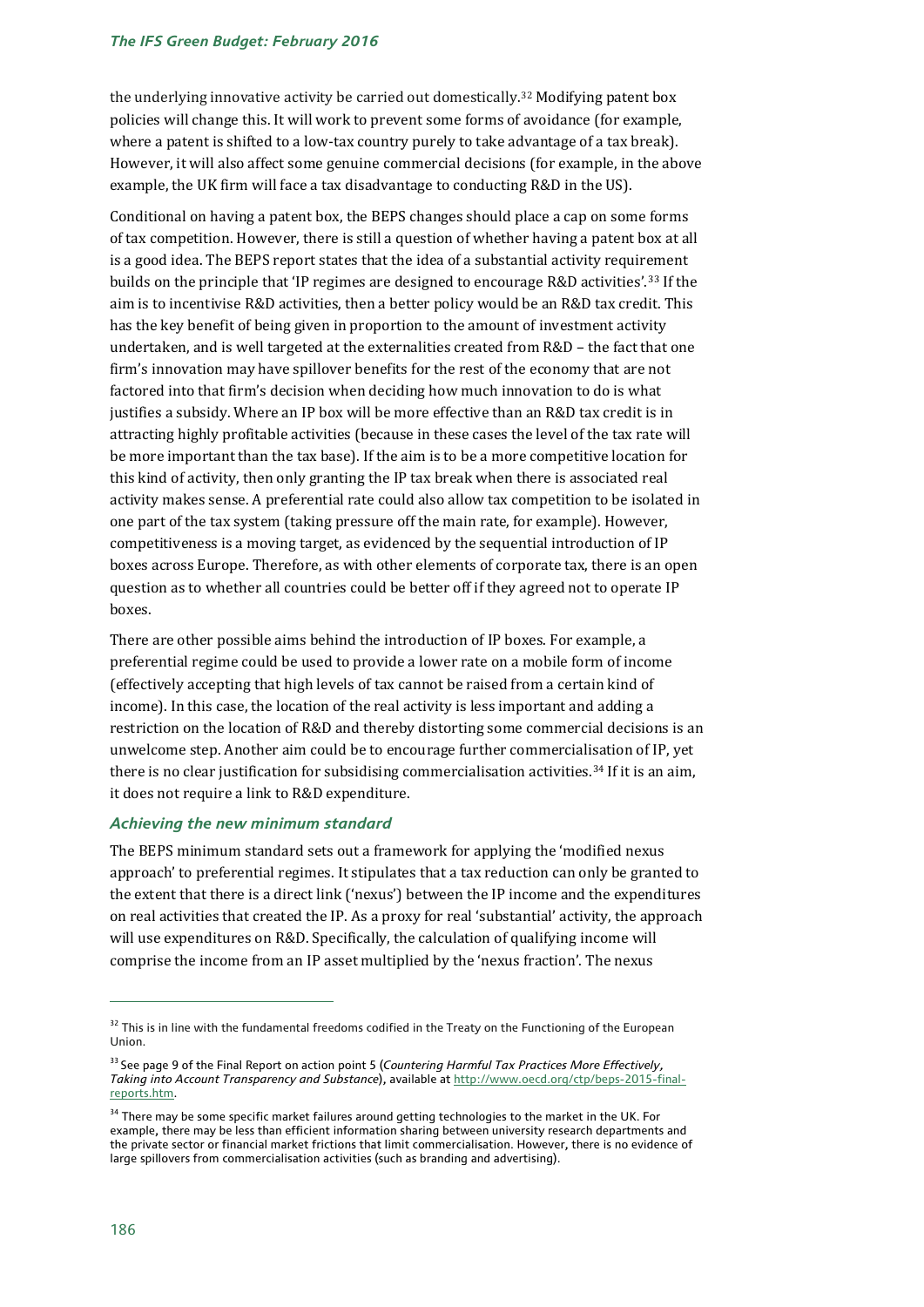fraction is the share of total R&D expenditures that went into the creation of the IP that were carried out by the taxpayer. If all R&D is carried out in the same country, the nexus fraction is likely to be 1 (such that all income qualifies). There are two notable categories of expenditure that are explicitly excluded from qualifying (and that will therefore reduce the nexus fraction and the tax benefit). One is expenditure on acquired IP, which is currently allowed in many regimes. Under the new rules, such income will only be eligible to the extent that the taxpayer has undertaken additional R&D expenditures. The other is expenditure on R&D that is outsourced to a related party (expenditure on outsourcing to third parties is allowed as it is not deemed to be associated with BEPS risk). It is this latter restriction that will prevent a tax benefit in examples, such as the one above, where a UK firm holds a patent created from R&D conducted by a related subsidiary located offshore.

Within the minimum standard, jurisdictions are free to define qualifying income and expenditure for IP regimes as they wish, so long as they adhere to the nexus fraction. The UK completed a consultation on exactly how to achieve this in December 2015. More information on the new patent box is expected at Budget 2016. New rules will be introduced in Finance Bill 2016 and come into effect on 1 July 2016 for patents applied for after that date.[35](#page-18-0) Importantly, applying the new method will require firms to track R&D expenditures through to resulting income and to document the relationship (this is referred to as the 'streaming' approach). In most cases, this will lead to a significant increase in complexity and compliance burden. At present, the patent box applies to a company's IP proceeds as a whole, with no regard for associated R&D expenditures. In future, firms will have to provide data at the level of an individual patent or product such that R&D expenditures can be traced to resulting income. This will be administratively burdensome and difficult in practice, especially for large firms that hold many related patents. It may be hard to identify exactly which spending contributed to the creation of a patent, and the spending may be ongoing such that the calculation has to be regularly updated.

For many UK firms, notably including domestic firms, the new rule may not lead to a change in the UK tax treatment (i.e. 100% of their patent income will still be deemed eligible). Those firms that conduct a large share of the related R&D offshore (either for legitimate commercial purposes or because IP is held in the UK for tax avoidance purposes) will see a reduced tax advantage under the new regime.

The new minimum standard has a number of other restrictions, including that the allowable scope of IP regimes be limited to patents (and equivalents) and copyrighted software. This will not affect the UK regime (which applies only to patents), but will have a significant effect on many other regimes that allow income from a broader set of IP, often including trademarks and copyrights and in some cases secret formulas and business know-how.

# **Interest deductibility**

j

Multinational companies can use intra-group loans to shift interest expenses (and therefore taxable profits) from one member of the group to another. These arrangements

<span id="page-18-0"></span><sup>&</sup>lt;sup>35</sup> Most patents filed (but not necessarily granted) before July will continue to receive the benefit of the existing patent box until 30 June 2021. Draft clauses of the legislation are available at [https://www.gov.uk/government/publications/corporation-tax-patent-box-compliance-with-new](https://www.gov.uk/government/publications/corporation-tax-patent-box-compliance-with-new-international-rules)[international-rules.](https://www.gov.uk/government/publications/corporation-tax-patent-box-compliance-with-new-international-rules)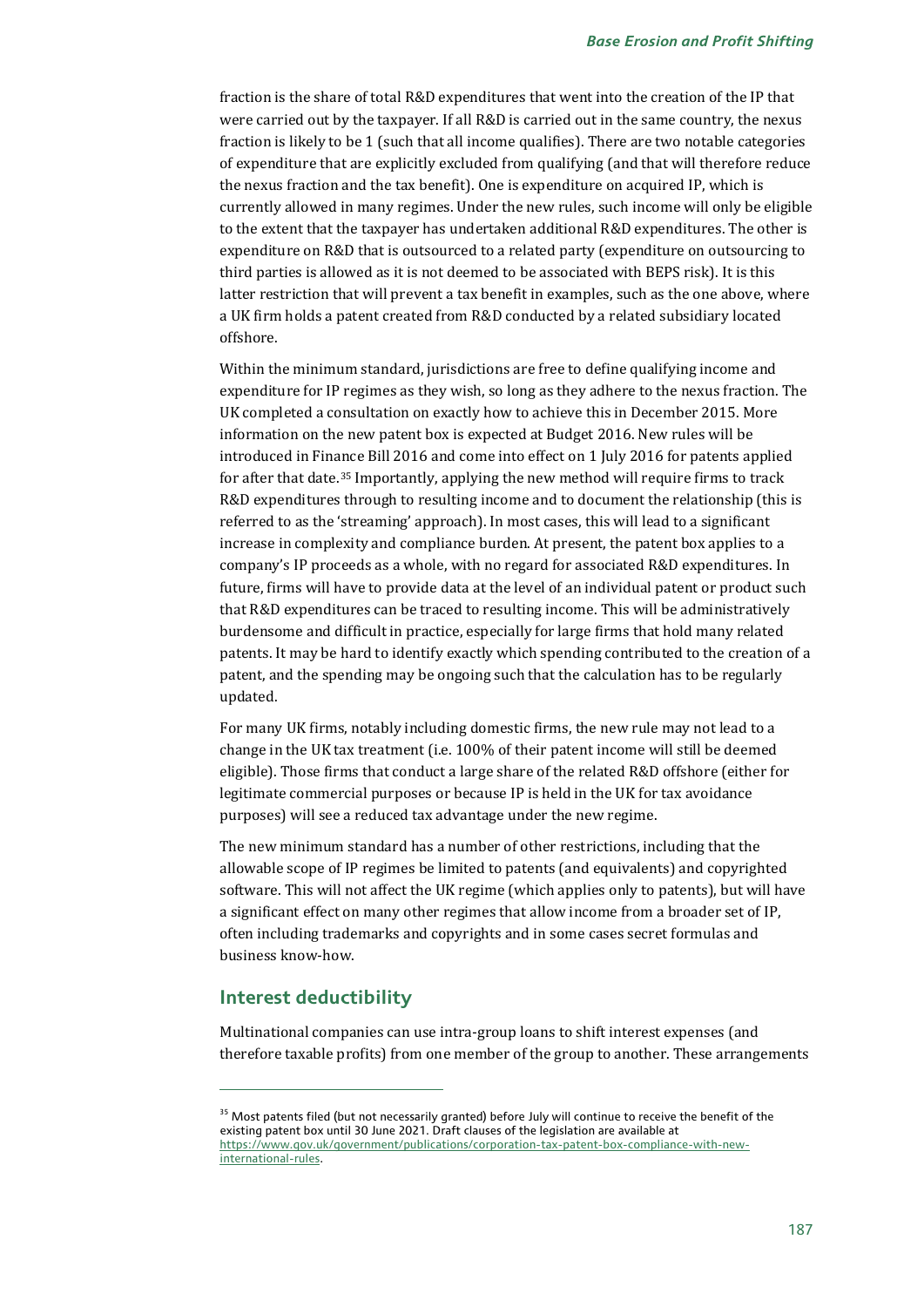#### *The IFS Green Budget: February 2016*

can result in low, or even zero, taxation for certain projects. The BEPS goal was to produce an anti-avoidance rule that could be used to prevent multinationals from artificially shifting income expenses. In designing such a rule, it specifically targeted 'excessive' intra-group lending and the location of third-party debt in high-tax countries, both of which can result in the use of interest expense to shield other income from tax (see Box 8.1 earlier).

It is worth noting that it is not desirable to simply disallow all interest deductions arising from intra-group loans or third-party loans from high-tax countries. There are legitimate reasons for such arrangements. For example, some members of a multinational group may be more capital intensive and require more investment and an intra-group loan may be preferable (i.e. lower cost and more available) to a loan from a third party because the group has more information about its own operation. Most corporate tax regimes allow interest payments on loans to be fully deductible from taxable income as a business expense and, in general, this is sensible as it helps ensure that only the net return (to debt-financed projects) is subject to tax.[36](#page-19-0)

Most governments aim to deal with avoidance by operating rules that prevent or restrict interest deductions in certain circumstances. It is not possible to identify cases of avoidance perfectly, so any rule can only hope to define situations that are correlated with avoidance. In designing such rules, there is always a trade-off: a more stringent rule that severely restricts interest deductions does a better job of limiting avoidance but also places a greater tax burden on genuine commercial activities.

The UK operates a worldwide debt cap that is generous relative to rules in other developed countries: it rarely limits interest deductions as most companies are below the cap. The UK rule does not meet the BEPS best-practice recommendation; the current UK approach is compared with the new best-practice rule below. The UK has consulted on possible changes to interest relief, including whether or not to implement the new 'fixed ratio' rule an[d w](#page-19-1)hat the surrounding provisions could look like were it to be implemented.37 More information about the government's decision is expected in the 2016 Business Tax Roadmap. Were the UK to adopt the proposed new 'fixed ratio' rule, which would likely be in place no earlier than April 2017, it would be a substantial change that would restrict interest deductions in the UK and raise UK revenues.

In the run-up to the 2010 election, the Conservative Party floated the idea of restricting interest deductions and 'reducing the dependence of our corporate sector on debt'.[38](#page-19-2) Before the 2015 election, the Liberal Democrats also pledged to restrict interest deductions.[39](#page-19-3) Despite these statements and the consultation, it is far from certain that the UK will adopt a new approach, not least because to do so would directly conflict with previous statements that generous interest deductibility rules are one of a number of aspects of the UK corporate tax system (the CFC rules are another) that make the UK an attractive location for multinationals' headquarters: 'The UK's current interest rules,

<span id="page-19-0"></span><sup>&</sup>lt;sup>36</sup> In a closed economy with capital allowances that perfectly reflect depreciation, allowing interest deductibility should mean that the tax does not distort investment at all.

<span id="page-19-1"></span><sup>&</sup>lt;sup>37</sup> The consultation closed in January this year. Se[e https://www.gov.uk/government/consultations/tax](https://www.gov.uk/government/consultations/tax-deductibility-of-corporate-interest-expense/tax-deductibility-of-corporate-interest-expense-consultation)[deductibility-of-corporate-interest-expense/tax-deductibility-of-corporate-interest-expense-consultation.](https://www.gov.uk/government/consultations/tax-deductibility-of-corporate-interest-expense/tax-deductibility-of-corporate-interest-expense-consultation) 

<span id="page-19-2"></span><sup>38</sup> [http://conservative-speeches.sayit.mysociety.org/speech/601394.](http://conservative-speeches.sayit.mysociety.org/speech/601394)

<span id="page-19-3"></span><sup>&</sup>lt;sup>39</sup> See S. Adam, J. Browne, C. Emmerson, A. Hood, P. Johnson, R. Joyce, D. Phillips, H. Miller, T. Pope and B. Roantree, ['Taxes and benefits: the parties'](https://sites.google.com/site/helenmillerecon/goog_701552000) plans', IFS Briefing Note BN172, 2015, [http://www.ifs.org.uk/uploads/publications/bns/BN172.pdf.](http://www.ifs.org.uk/uploads/publications/bns/BN172.pdf)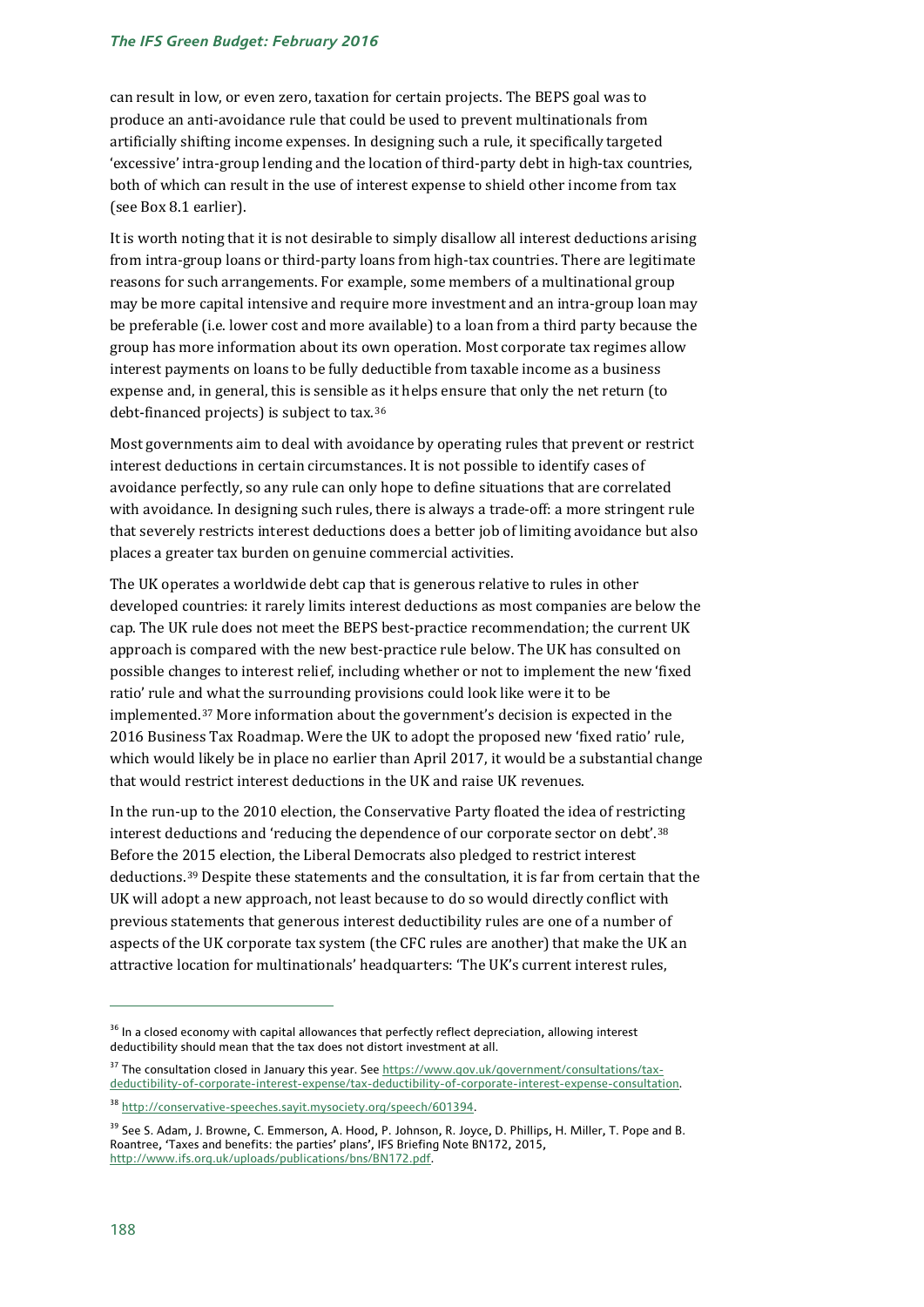which do not significantly restrict relief for interest, are considered by businesses as a competitive advantage'.[40](#page-20-0) The consultation document notes that 'consideration will need to be given to if and when other countries act upon the recommendations in the OECD report', an indication that the UK would not want to make a unilateral move that put it at a disadvantage. Given this, a likely outcome is that the UK decides not to introduce a BEPS best-practice recommendation (and therefore not prevent some forms of avoidance) because it places a higher value on the perceived competitive advantage and the associated real activity that encourages.

The UK would not be alone in such calculations. Many face an incentive to wait to see whether others will adjust their rules. The new rule is not a minimum standard because there is no cross-country consensus on where to draw the line on interest deductions. Coordinating implementation of a new rule, even among a subset of countries, would be difficult. Some countries may decide on a different approach altogether.

#### *Current UK rule: worldwide debt cap*

The UK's worldwide debt cap (WWDC) applies only to large companies that are part of a multinational group, and applies at the UK sub-group level (the UK sub-group is all of the members of a multinational group located in the UK). In effect, it caps the total amount of net interest that the UK sub-group can deduct from taxable profit at the gross external interest payments of the worldwide group.[41](#page-20-1) This means that the net interest (interest paid minus interest received) deducted in the UK must be less than the total amount of interest paid by the group as a whole to third parties. Under this regime, interest deductibility will be limited only if the net interest payments of the UK sub-group are larger than the total amount of interest that the worldwide group pays on debt from third parties. Recall, such rules are effectively designed to prevent situations that are highly likely to signal tax avoidance. The WWDC targets cases where very high levels of debt are held in the UK and defines high debt based on how much debt is held in the multinational as a whole.

#### *BEPS outcome: fixed ratio rule*

j

The recommended rule would limit interest deductions to a fixed proportion of what is known as EBITDA. This is a measure of Earnings (profit after deducting labour costs) Before deductions for Interest paid, Tax paid, Depreciation of tangible assets and Amortisation of intangible assets. For example, if the allowable fixed ratio of net interest to EBITDA were set at 10%, a company that had net interest equal to 20% of EBITDA could only deduct half of its interest when calculating taxable profit. The OECD suggests a 'corridor' of 10% to 30% within which each country's ratio might fall. A rule that compares the level of interest deductions with a measure of firm size provides a way to link the degree of interest deductions to real activity and can be used to combat both excessive third-party and intra-group loans.

<span id="page-20-0"></span><sup>40</sup> Paragraph 3.8 of HM Treasury and HM Revenue & Customs, *Corporate Tax Reform: Delivering a More Competitive System*, 2010,

[https://www.gov.uk/government/uploads/system/uploads/attachment\\_data/file/81303/corporate\\_tax\\_refor](https://www.gov.uk/government/uploads/system/uploads/attachment_data/file/81303/corporate_tax_reform_complete_document.pdf) [m\\_complete\\_document.pdf.](https://www.gov.uk/government/uploads/system/uploads/attachment_data/file/81303/corporate_tax_reform_complete_document.pdf)

<span id="page-20-1"></span><sup>&</sup>lt;sup>41</sup> The WWDC mechanism is actually slightly more complicated. Initially, the 'tested expense amount' is calculated as the aggregate net interest payments of all those companies in the UK sub-group with positive net interest payments. If this exceeds the 'available amount' (the gross external interest of the worldwide group), the difference between the tested expense amount and the available amount is called the 'disallowed amount'. The UK sub-group can then disregard net interest income (for those companies in the sub-group with negative net interest payments) up to the disallowed amount. While the mechanism has implications for the distribution of interest deductions over the UK sub-group, interest deductibility will only be limited if the net interest deduction of the UK sub-group is greater than the external interest payments of the worldwide group.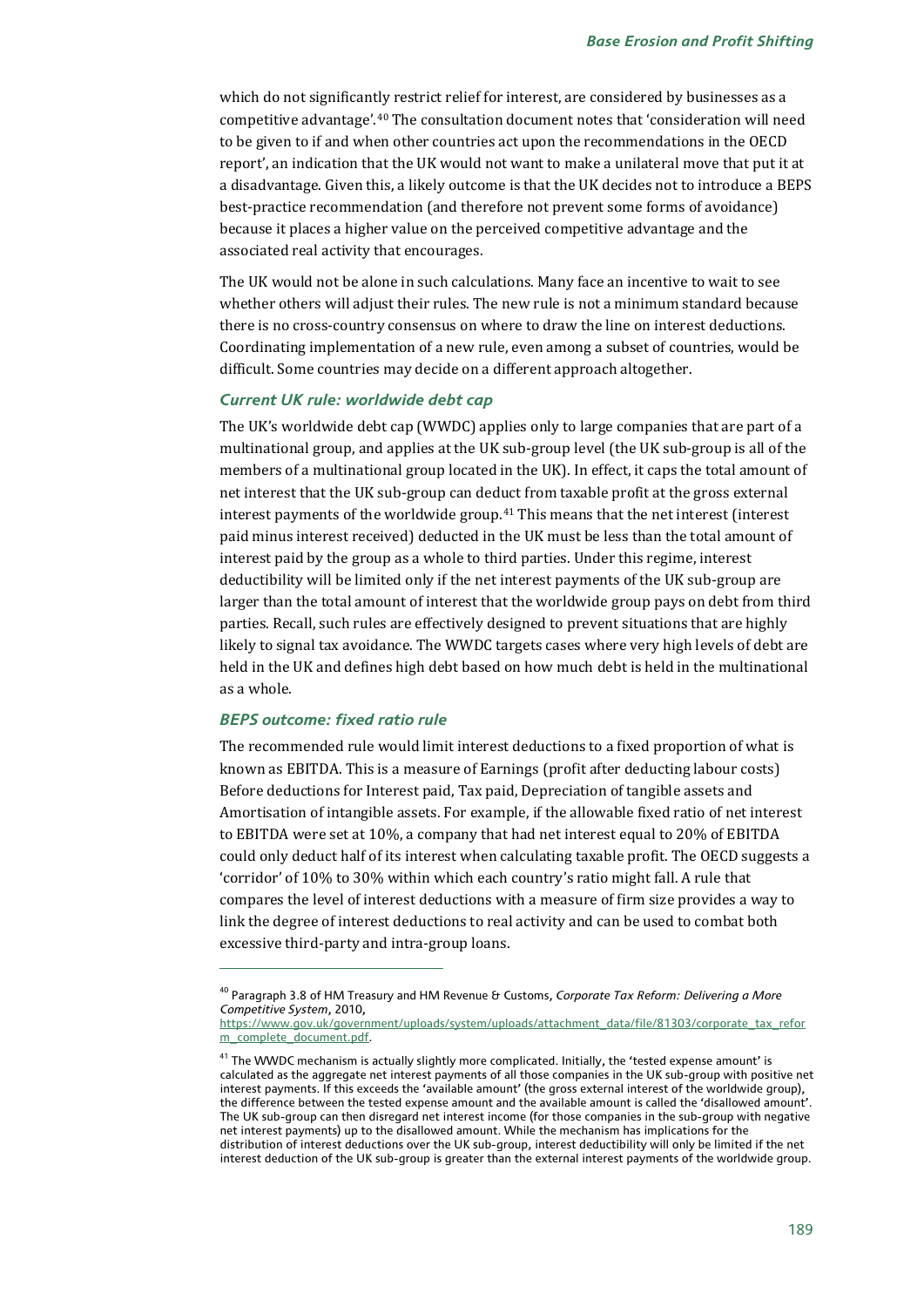The OECD sets out several other aspects that jurisdictions may wish to incorporate into their rule. Principal among them is a supplementary 'group rule'. The idea is to allow interest to be deducted above the fixed ratio as long as the worldwide group's net external interest to EBITDA ratio was higher than the fixed ratio. In that case, interest could be deducted up to the group ratio (plus an optional uplift of 10%). Other optional elements include the carry forward or back of spare interest capacity or disallowed interest and a de minimis threshold that limits the application of the rule to firms larger than the given threshold. Consultation is ongoing on the precise design of the group rule, other options, and the application of the fixed ratio rule to certain industries, such as finance and insurance.

#### *The two rules compared*

As highlighted above, it is not possible to discriminate perfectly between structures motivated by tax avoidance and those motivated by other, 'legitimate' considerations, so any anti-avoidance rule faces an inevitable trade-off between two types of error. An excessively lenient rule will do little to prevent tax-avoiding structures. An excessively stringent rule will distort legitimate firm behaviour, either not allowing full interest deductions (distorting investment) or forcing firms to modify their debt structure (which is itself costly).

The WWDC is a lenient rule that is more likely to succumb to the first type of error (permitting avoidance activities) than the second (distorting legitimate behaviour). It will only restrict interest if the amount deducted by the UK sub-group is greater than the total third-party interest of the world group. This is an extremely high bar. It is poorly targeted in particular at preventing firms locating third-party debt in the UK. If there is no intragroup lending, the WWDC allows all third-party interest expense (subject to thin capitalisation rules) to be held in the UK.<sup>[42](#page-21-0)</sup> It places some limited restrictions on intragroup lending.

The fixed ratio is far more likely to limit interest deductibility.[43](#page-21-1) Even at the upper bound of the OECD corridor (30%), it would affect some firms' decisions. Based on firm accounts data for 2009–13, the OECD estimates that 13% of multinational groups had an average net third-party interest to EBITDA ratio over 30%. This rises to 38% of multinationals for a 10% ratio.[44](#page-21-2) That is, a net interest to EBITDA ratio of greater than 30%, let alone 10%, is not particularly exceptional or unusual. Therefore the rule may be innocuous for lowdebt firms, but it will bind for higher-debt business models.

The UK could choose to relax the rule for high-debt firms by also operating the suggested group rule that would allow each subsidiary of a multinational to deduct up to the overall group ratio (possibly with 10% uplift). However, debt in multinational groups is rarely spread evenly, and for good reasons. For example, a parent firm may use its reputation and collateral to secure external debt finance to be used for new foreign ventures and, in

<span id="page-21-0"></span> $42$  In this case, the interest deduction made by the UK sub-group would be equal to the total deduction of the world group (and so would abide by the WWDC). If there were also intra-group loans to the UK company, however, the WWDC would not allow all third-party interest to also be deducted in the UK.

<span id="page-21-1"></span> $43$  The application of the fixed ratio rule is potentially much broader than that of the WWDC (which applies only to multinationals) because it could apply to domestic firms. However, the operation of an appropriatelydesigned group rule could be used to effectively ensure that the rule only applied to multinational firms. As these are the firms that pose the vast majority of the BEPS risk, such a restriction seems appropriate.

<span id="page-21-2"></span><sup>44</sup> Among firms that are not parts of multinational groups, 19% were above a 30% threshold and 45% above a 10% threshold.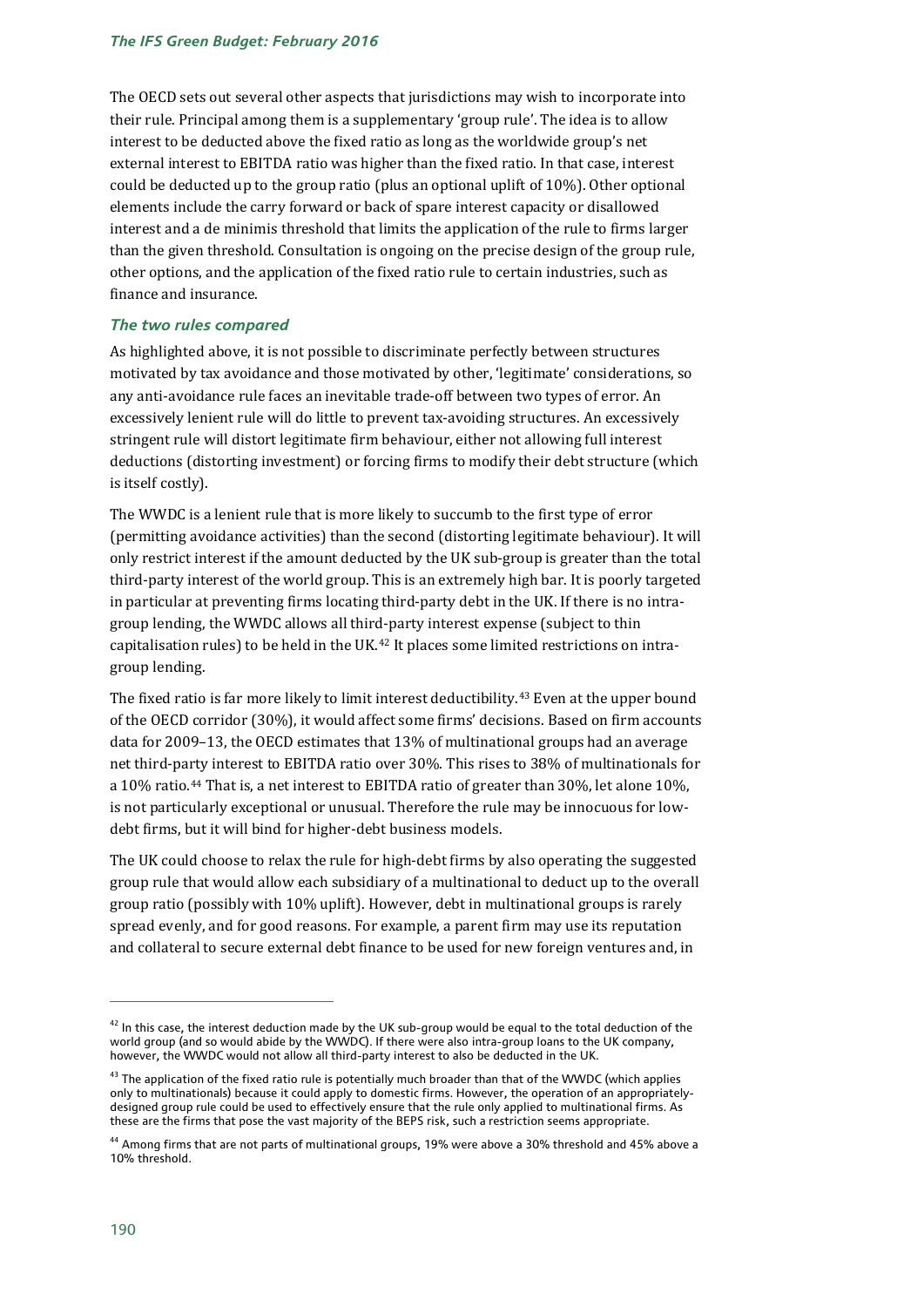so doing, have a higher interest to EBITDA ratio than the overall group. The WWDC allows for more flexibility in the distribution of debt between companies.

If the UK were one of only a few countries to implement the fixed ratio rule, firms may be able to limit the impact by restructuring their activities and/or debt. Reflecting the tradeoff highlighted above, if many countries implemented the rule, the likely consequence would be less avoidance and less than full interest deductibility (even for some entirely legitimate activities and corporate structures) for high-debt business models that were not able to spread debt evenly across the business.

Another side effect of the fixed ratio rule is that it would discriminate between similar companies in possibly undesirable ways. Two firms could have identical debt structures, with a fixed ratio above the fixed ratio rule. If one was part of a multinational group that happened to have a very high group ratio, that firm could deduct more interest than the other (by using a group rule). The implementation of the fixed ratio rule could therefore even have the unintended consequence of inducing multinationals to take on more thirdparty debt, at least in jurisdictions where debt rules were more flexible.

However it is designed, the fixed ratio rule would limit multinationals' use of debt (for both legitimate and tax-motivated reasons) more than the WWDC. The merits of moving to a rule that prevents more avoidance activity but would likely also distort more legitimate firm behaviour depending on how the government values the trade-off between these two kinds of error.

A further complication in evaluating these errors is that interest deductibility, while reducing the distortion to debt-financed investment, also generates a debt–equity distortion as equity-financed investment is treated differently. This in turn distorts the level and financing of investments and creates opportunities for multinational avoidance (for example, hybrid debt instruments; see Section 8.2). A rule that limited interest deductions could reduce the debt bias. However, this would only arbitrarily remove the distortion in some cases. The debt–equity distortion could be better solved by correcting the treatment of equity.[45](#page-22-0)

#### **What effect will the BEPS outcomes have on UK tax revenue?**

The initial motivation for the BEPS project was a perception of insufficient tax payments by multinationals. It is therefore natural to expect the policy responses to mean higher UK revenues. Some measures already announced are expected to be small revenue raisers for the UK. The new hybrid rule is expected to raise £90 million in 2019–20, while country-by-country reporting is forecast to boost receipts by £15 million.<sup>[46](#page-22-1)</sup> Changes to transfer pricing rules may also operate in the UK's favour. If implemented, limits on interest deductibility in the UK would lead to a (possibly substantial) increase in revenue. It is not clear to what extent changes to the PE definition will lead to a net increase in the UK tax take.

<span id="page-22-1"></span><sup>46</sup> HM Treasury, *Autumn Statement 2014: Policy Costings*,

<span id="page-22-0"></span> $45$  For a discussion of the debt–equity bias and possible solutions (including an allowance for corporate equity (ACE)), see A. Auerbach, M. Devereux and H. Simpson, 'Taxing corporate income', in J. Mirrlees, S. Adam, T. Besley, R. Blundell, S. Bond, R. Chote, M. Gammie, P. Johnson, G. Myles and J. Poterba (eds), *Dimensions of Tax Design: The Mirrlees Review*, Oxford University Press for Institute for Fiscal Studies, Oxford, 2010, [http://www.ifs.org.uk/publications/7184.](http://www.ifs.org.uk/publications/7184)

https://www.gov.uk/government/uploads/system/uploads/attachment\_data/file/384071/AS2014\_policy\_cost ings\_final.pdf.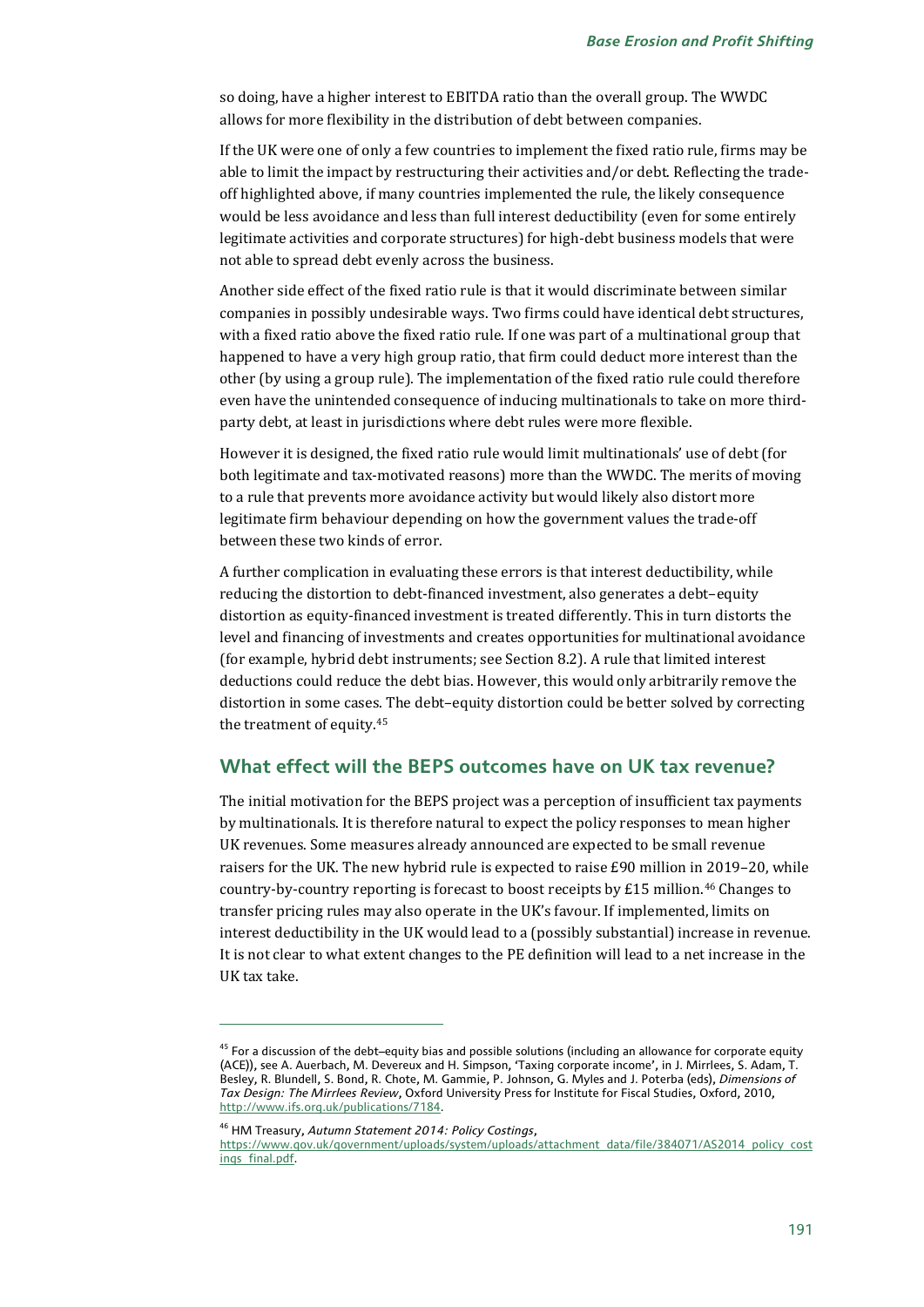Taken together, the BEPS actions specify different ways for income to be distributed between jurisdictions. While some outcomes from BEPS may mean the allocation of income to the UK from elsewhere, profit shifting goes both ways. Underlining countries' incentive to compete, UK firms and the UK tax base may be impacted by the legislative action of others. For example, the UK could increase revenues by reducing interest deductibility. But if the US restricted interest relief, it could impact the profits (and taxable income) of some UK multinationals holding US debt. If a number of OECD countries restricted interest relief and the UK did not, firms may move debt to the UK and the increased interest deductions would lower revenue.

Further uncertainty arises from the likely behavioural response to any policy changes. If the outcomes really are successful at linking income more closely to real activity, firms may make large changes to the organisation of those real activities between countries.<sup>[47](#page-23-0)</sup> In particular, higher-tax countries may become less attractive as a location for real activity. The UK has a low tax rate relative to its competitors, but it also has an uncompetitive tax base. If there were substantial increases in taxes across countries as a result of the BEPS actions, the UK may become more attractive for some companies and less attractive for others. Overall, it is unclear whether the UK will see a significant increase in revenues as a result of the BEPS project.

# **8.5 Conclusion**

The BEPS process was an ambitious attempt to patch up an international tax system creaking under the pressure of increased multinational activity. It has largely met its equally ambitious two-year time frame and, in so doing, should be able to capitalise on the political momentum behind anti-avoidance initiatives.

The success or otherwise of the process will be hard to evaluate comprehensively for several years, but the likely result is a reduction in at least some forms of avoidance behaviour. If implemented, the following should represent improvements in the suitability and operation of the international tax system:

- changes to the PE definition and new hybrid rules;
- the information sharing initiatives (including country-by-country reporting) and the move toward mandatory disclosure of avoidance schemes, which should make it easier for tax authorities to identify BEPS risks;
- measures to prevent treaty abuse;
- a modified patent box better targeted at attracting R&D activities to a country and that will limit some forms of government tax competition. But this comes at the cost of a substantially more complex policy and one that is fundamentally not well designed to incentivise additional R&D activity.

Other changes represent choices over how to deal with trade-offs, which are unavoidable given the current structures of corporate taxes, and their benefits will need to be weighed up against potential costs:

<span id="page-23-0"></span> $47$  There is a large literature on the ways in which firms respond to taxes. For a review, see R. de Mooij and S. Ederveen, 'Corporate tax elasticities: a reader's guide to empirical findings', *Oxford Review of Economic Policy*, 2008, 24, 680–97.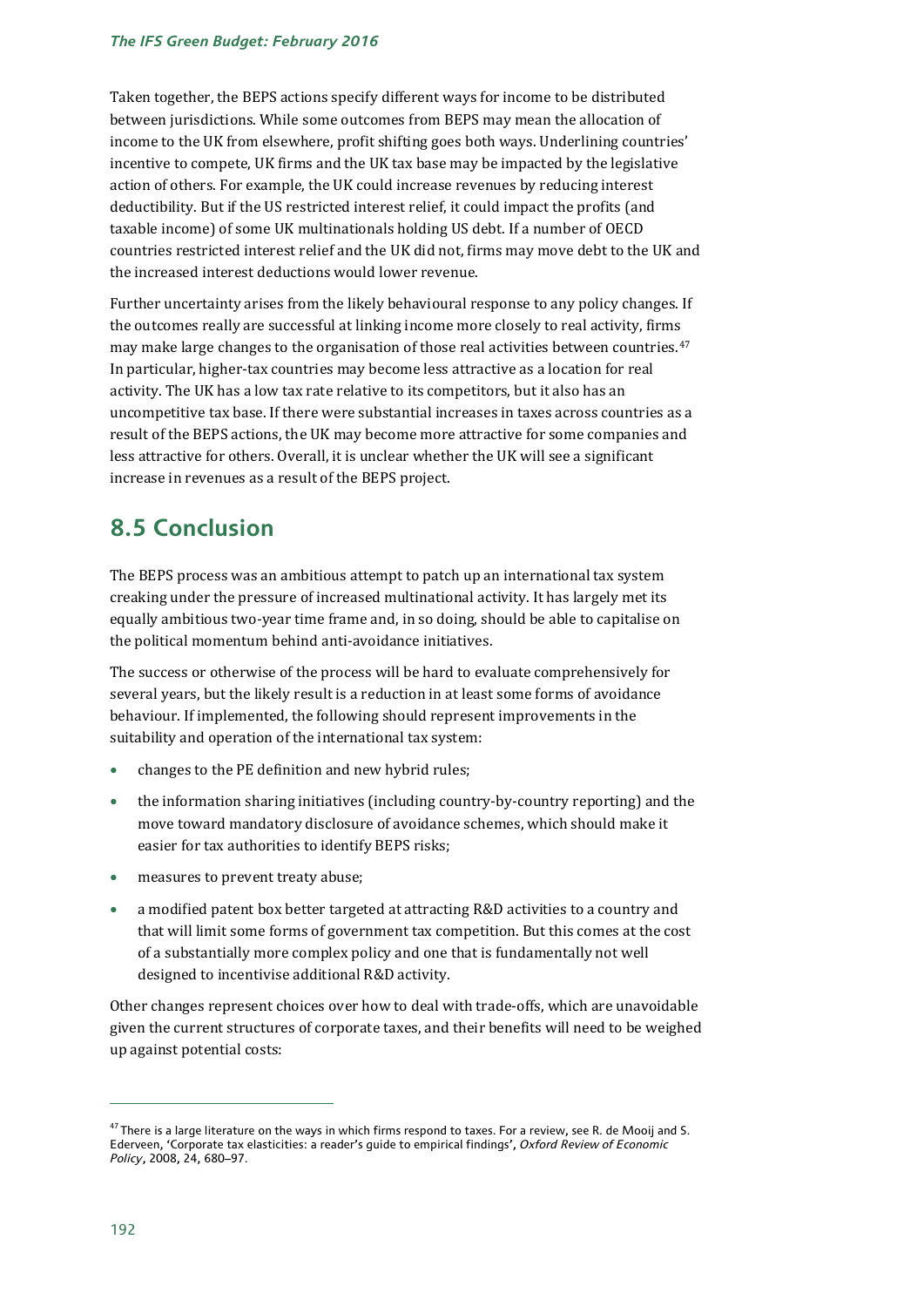- The changes to transfer pricing rules offer the possibility to prevent some forms of avoidance related to risk allocation and intangibles, but it remains difficult to price the related transactions accurately and it is not clear that the treatment will be any more coherent than at present.
- Curbs to interest deductibility could have substantial effects both in terms of preventing some forms of avoidance and in terms of raising revenues, but the proposed rule could also distort genuine commercial activities and seems unlikely to be implemented by many countries.

The implementation of BEPS is just as important in determining the success of the project as the work set out to date. It is yet to be seen how much real policy change there will be.

One of the key constraints on both the BEPS outcomes (which required extensive negotiation to reach a consensus) and the subsequent implementation is the desire that countries have to operate competitive tax systems. BEPS does not remove countries' incentives to compete to attract activity and income (firms are still taxed differently depending on where they locate and where they declare income). This creates a tension: there are areas where cooperation cannot be achieved, and best practices will not be followed, because countries want to maintain a competitive advantage. The UK (current and previous) government has explicitly pursued the aim to have 'the most competitive tax regime in the G20'. Achieving this has included substantial cuts to the headline rate, a patent box and generous interest deductibility.[48](#page-24-0)As noted earlier, the UK will be reluctant to adopt a rule that limits interest deductibility precisely because it would reduce the competitive edge that it has explicitly pursued. Similarly, the new recommended hybrid rule would be more effective if a significant number of countries implement it, but many may be wary of doing so if they think others will not follow suit. The final report on CFC rules acknowledges a concern that CFC rules that are too stringent will put a country at a competitive disadvantage and notes that 'another way to maintain competitiveness would be to ensure that more countri[es](#page-24-2) implement similar CFC rules'.[49](#page-24-1) Yet agreement on a common approach was not reached.50

The BEPS exercise, valuable though it may be, has inevitable limitations. BEPS does not offer a silver bullet that 'solves' the problem of tax avoidance and even if all recommendations were enacted we would still be operating a system that required profit allocation between jurisdictions (using the arm's length principle). This will always be difficult to administer and be open to avoidance opportunities.

There are real economic trade-offs embedded in the BEPS approach. We cannot perfectly identify what is legitimate behaviour and what is tax avoidance. Rules are being adjusted to capture more avoidance, but in some cases will do so at the expense of increasing the tax burden on genuine activities. The key 'patch' used by the BEPS system is a new principle that says that taxing rights should be aligned with economic substance. In many cases, this will not conflict with the current principles (effectively that trading income is

<span id="page-24-0"></span><sup>&</sup>lt;sup>48</sup> See H. Miller and T. Pope, 'Corporation tax changes and challenges', IFS Briefing Note BN163, February 2015, [http://www.ifs.org.uk/publications/7590.](http://www.ifs.org.uk/publications/7590) Part of the trend towards lower tax rates in developed countries over the past 35 years can be attributed to tax competition (see M. Devereux, B. Lockwood and M. Redoano, 'Do countries compete over corporate tax rates?', *Journal of Public Economics*, 2008, 92, 1210–35).

<span id="page-24-1"></span><sup>49</sup> Page 16 of Final Report on action point 3 (*Designing Effective Controlled Foreign Company Rules*), available a[t http://www.oecd.org/ctp/beps-2015-final-reports.htm.](http://www.oecd.org/ctp/beps-2015-final-reports.htm)

<span id="page-24-2"></span> $50$  The report also notes practical reasons, such as the balance between territorial and source income in different countries, why CFC rules may need to vary across countries.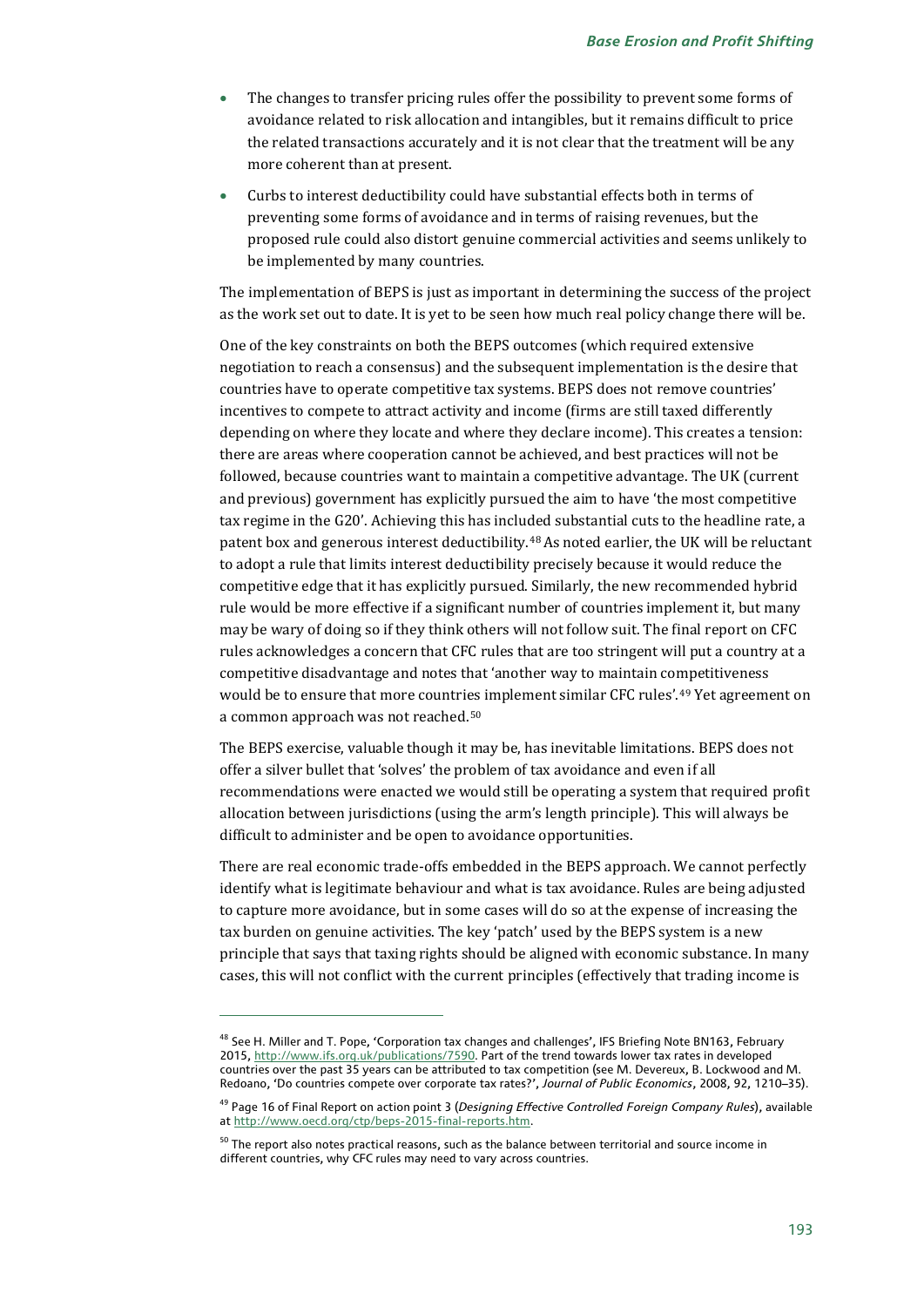#### *The IFS Green Budget: February 2016*

taxed at source and the returns to intangible assets are taxed where the owner resides). But in some cases, it will conflict: some forms of passive income will be taxed based on the location of economic activity rather than on a residence basis. By layering a new principle on top of the current system, we get a more complex and less coherent tax system that will distort some genuine commercial decisions.<sup>[51](#page-25-0)</sup>

Modifications to the source-based system were probably the only politically feasible option on the [tab](#page-25-1)le. Yet other systems with different features are possible and deserve consideration.52 One possibility is to move to a system that is able to consider the whole of a multinational company's activities (rather than looking at its activities in each country separately). The basic idea is to require firms to produce an account of their total activities (profits and costs) in all (or a subset of) countries they operate in and to use information on the location of real activities (sales, assets and employment, for example) to allocate taxing rights to individual jurisdictions. This is similar to how profits are allocated across individual states in the US. The European Commission, having long supported more harmonised corporate taxation in Europe, has rec[en](#page-25-2)tly relaunched proposals for a common consolidated corporate tax base (CCCTB). 53

Another, more radical solution would be to move towards a destination basis for the corporate income tax. The idea would be to tax income where the final purchaser of a good or service resides (i.e. where the sale was made) and to deduct costs where they are incurred. The place of sale is visible, limiting firms' opportunities to avoid taxes and removing complexity associated with identifying the source of profit. Moreover, a destination-based system does not distort firm location decisions.[54](#page-25-3)

A destination-based tax would represent a substantial departure from the current approach to corporate tax. However, unlike the outcomes arising from the BEPS process, it poses solutions to the fundamental problems of taxing mobile companies. The system would also have the nice feature that, once some countries began to implement it, there would be an incentive for others to follow. While this is a radical suggestion, at the very least it merits further investigation and consideration.

<span id="page-25-0"></span><sup>&</sup>lt;sup>51</sup> For further discussion of this issue, and of the competition incentives, see M. Devereux and J. Vella, 'Are we heading towards a corporate tax system fit for the 21st century?', *Fiscal Studies*, 2014, 35, 449–75.

<span id="page-25-1"></span><sup>&</sup>lt;sup>52</sup> For a discussion of other alternative tax systems, see A. Auerbach, M. Devereux and H. Simpson, 'Taxing corporate income', in J. Mirrlees, S. Adam, T. Besley, R. Blundell, S. Bond, R. Chote, M. Gammie, P. Johnson, G. Myles and J. Poterba (eds), *Dimensions of Tax Design: The Mirrlees Review*, Oxford University Press for Institute for Fiscal Studies, Oxford, 2010[, http://www.ifs.org.uk/publications/7184.](http://www.ifs.org.uk/publications/7184)

<span id="page-25-2"></span><sup>53</sup> http://ec.europa.eu/taxation\_customs/taxation/company\_tax/common\_tax\_base/index\_en.htm.

<span id="page-25-3"></span><sup>&</sup>lt;sup>54</sup> A destination-based system would operate in a similar way to a value added tax (VAT) with an additional deduction for labour costs. Exports would be exempt from tax in the exporting country and imports taxed in the importing country. For a detailed discussion of the implementation of this tax, see M. Devereux and R. de la Faria, 'Designing and implementing a destination-based corporate tax', Oxford University Centre for Business Taxation, Working Paper 14/07, May 2014[, http://eureka.sbs.ox.ac.uk/5081/1/WP1407.pdf.](http://eureka.sbs.ox.ac.uk/5081/1/WP1407.pdf)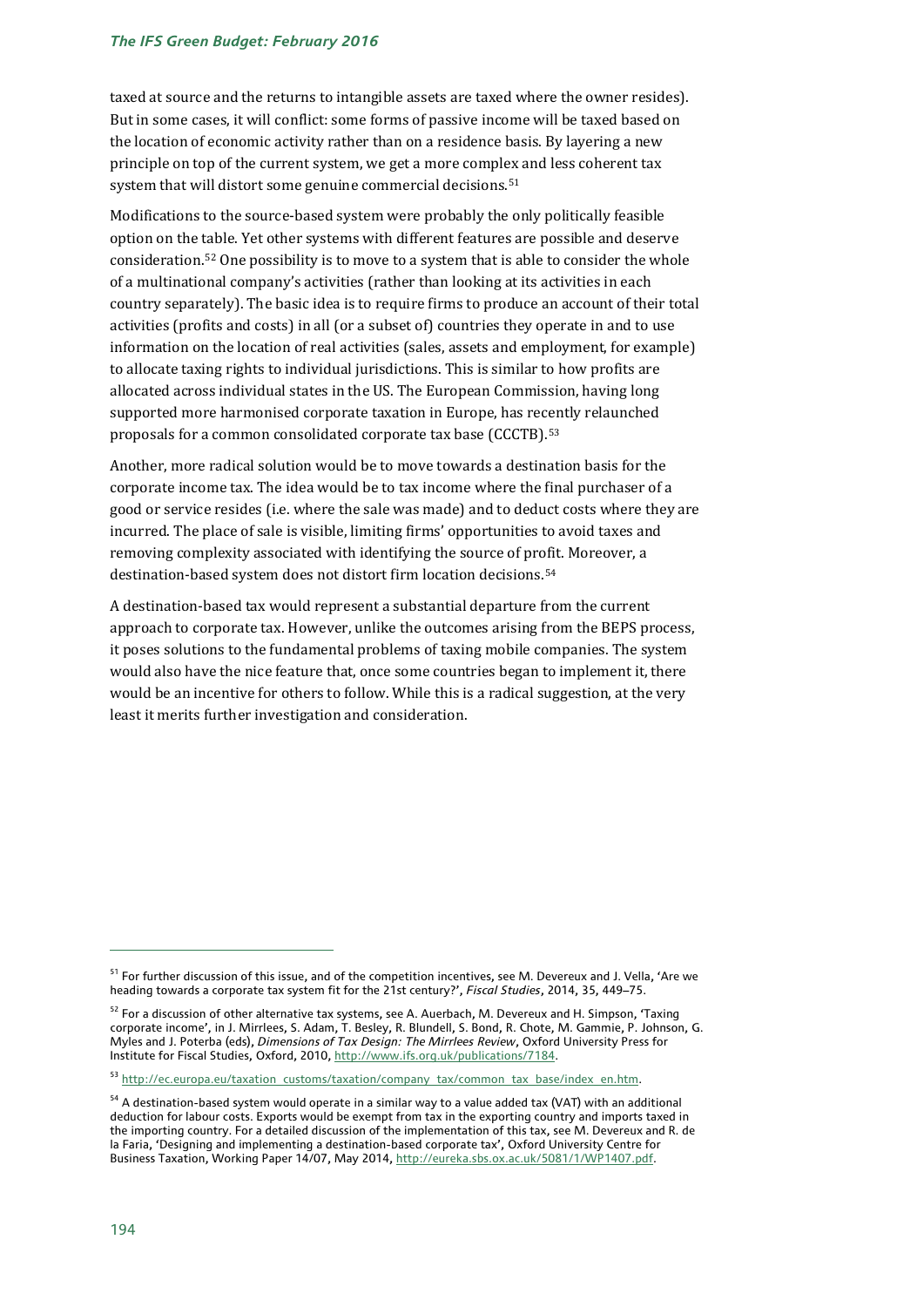# **Appendix 8.1 The BEPS recommendations**

The following subsections discuss the BEPS outcomes according, where appropriate, to the types of avoidance risk addressed (as set out in Section 8.2).

# **Profit shifting[55](#page-26-0)**

j

Three of the BEPS action points were devoted to **transfer pricing**. In two areas in particular – the value of intangibles and the allocation of risk – the OECD deemed the current rules insufficient to prevent profit shifting.

Transfer pricing guidelines will be changed to clarify that ownership of intangible assets alone does not give a company the right to any or all of the profit flows associated with that asset. Instead, revenue should flow to the companies 'performing important functions, controlling economically significant risks and contributing assets'. This clarification is designed to ensure that a company in a low-tax country cannot receive the revenues associated with IP merely through passive ownership of that asset. However, as discussed in Section 8.3, this represents a new principle that is being layered onto, and may be at odds with, principles underlying the current tax system.

The transfer pricing revisions also clarify the treatment of risk. Higher economic risk is associated with higher expected returns; a firm genuinely taking on risk can expect this to be reflected in the (transfer) price charged for its services. However, multinationals can institute risk-sharing contracts, with an associated transfer price, that shift the reported risk (to a low-tax country) without changing real activity or the true underlying distribution of economic risk. The new guidelines seek to clarify that risk should be allocated to the companies that have 'meaningful and specifically defined control' over the risks and have the financial capacity to bear those risks. These rules are intended to move closer to an economic interpretation of risk rather than a legal interpretation, a welcome idea given that the rationale for higher returns to riskier activities is inherently an economic one.

However, it is conceptually very difficult to work out how risk is allocated within a multinational group. For example, a parent and a wholly-owned subsidiary may have a legal contract stipulating that the subsidiary will bear the risk for a new investment (i.e. its profits will be reduced if there are losses). However, in what sense can the subsidiary actually bear any risk if any gains or losses are ultimately borne by the parent company (through lower dividends, for example)? No matter what kinds of rules are in place, it will always be difficult to assess how to place a value on (and therefore determine the taxable income from) risk taking.[56](#page-26-1)

The OECD transfer pricing guidelines will now be modified.[57](#page-26-2) For these to come into effect, they must be enshrined in countries' legislation. Some countries, including the UK, subscribe fully to the OECD interpretation of the arm's length principle and have transfer pricing legislation that refers directly to the OECD guidelines. In such cases, OECD

<span id="page-26-0"></span><sup>55</sup> This section refers to BEPS action points 8–10 (*Aligning Transfer Pricing [Outcomes with Value Creation](http://www.oecd.org/tax/aligning-transfer-pricing-outcomes-with-value-creation-actions-8-10-2015-final-reports-9789264241244-en.htm)*). All BEPS reports can be found at [http://www.oecd.org/ctp/beps-2015-final-reports.htm.](http://www.oecd.org/ctp/beps-2015-final-reports.htm) 

<span id="page-26-1"></span><sup>&</sup>lt;sup>56</sup> For further discussion of issues around risk, see M. Devereux and J. Vella, 'Are we heading towards a corporate tax system fit for the 21st century?', *Fiscal Studies*, 2014, 35, 449–75.

<span id="page-26-2"></span><sup>57</sup> OECD, *Transfer Pricing Guidelines for Multinational Enterprises and Tax Administrations*, 2010, [http://www.oecd.org/tax/transfer-pricing/transfer-pricing-guidelines.htm.](http://www.oecd.org/tax/transfer-pricing/transfer-pricing-guidelines.htm)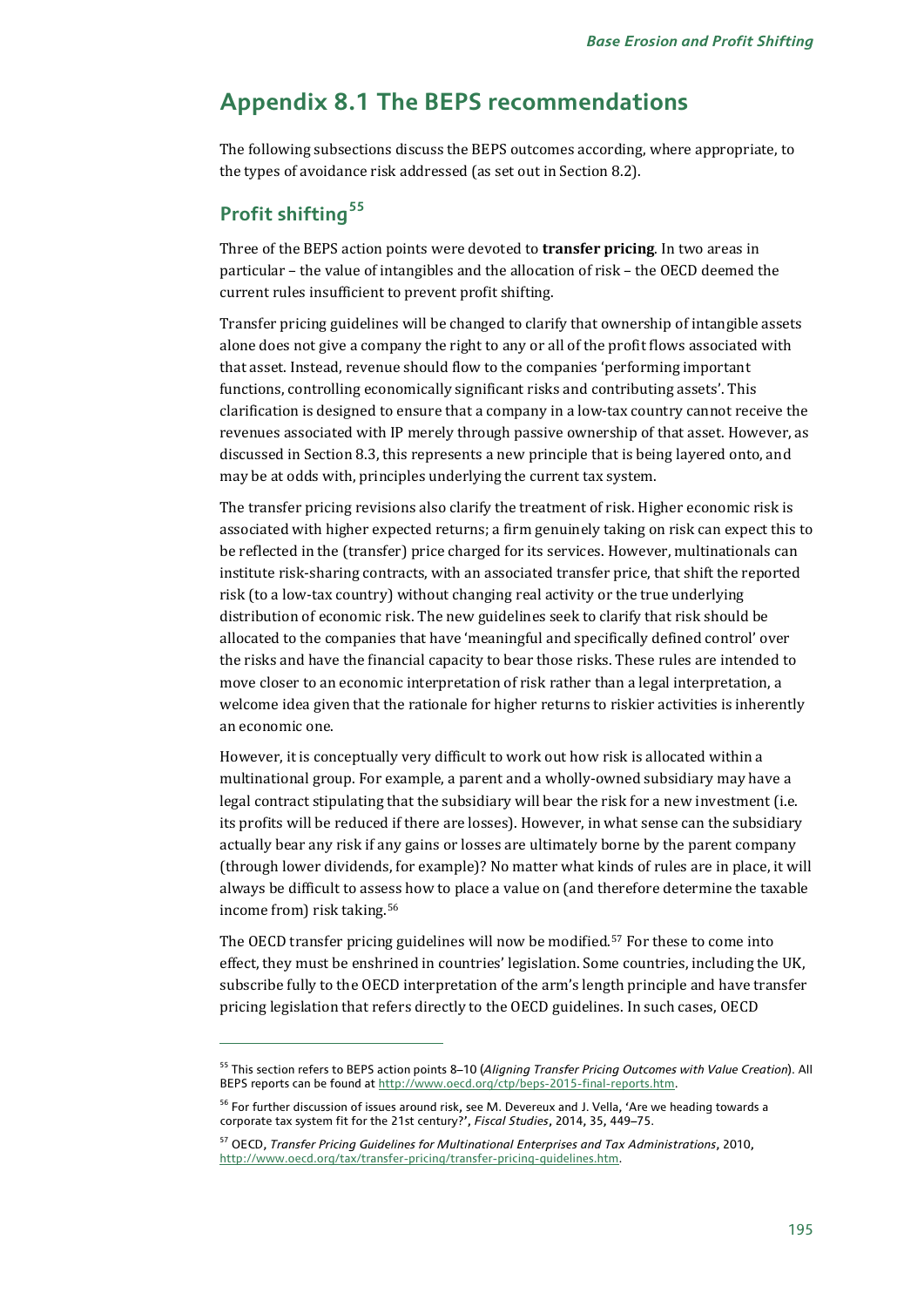changes (when confirmed in early 2016) will be instituted automatically. Other countries will receive revised guidance on acceptable interpretations and will need to change their legislation accordingly.

# **Base erosion[58](#page-27-0)**

#### *Limiting interest deductions*

Loan agreements were identified as a significant BEPS risk. In part, these are dealt with by transfer pricing regulations. The 'price' that must be consistent with the arm's length principle is the rate of interest charged. There is also a further layer of transfer pricing regulation – thin capitalisation rules – which require that a company cannot take on more debt than would be permitted if it were a stand-alone entity.

However, these rules leave considerable scope for avoidance. Many countries therefore operate a further layer of rules to limit interest deductibility under certain circumstances. There is diversity in the type of rule applied across countries and in how restrictive it is for companies. The BEPS process provides a recommendation for best practice (*not* a minimum standard). The new **'fixed ratio' rule**, which would limit interest deductions, is discussed in Section 8.4.

#### *Preventing hybrid mismatches*

BEPS set out a best practice rule for preventing the use of hybrid debt structures to avoid tax. The new **hybrid rule** comes in two parts and aims to ensure that a hybrid mismatch between two countries is prevented even if only one of the countries operates the rule. Further discussion can be found in Section 8.4.

# **Assigning taxation rights**

Several BEPS action points are devoted to the assignment of taxable rights between countries, either by addressing the avoidance of permanent establishment status, tackling the abuse of treaty benefits or recommendations for appropriate CFC rules.

# *Permanent establishment status[59](#page-27-1)*

There will be revisions to the international standard on **permanent establishments** that will broaden the definition and stipulate that distribution activities will constitute the operation of a PE unless the activities are genuinely only preparatory and auxiliary in nature (see Section 8.4 for further details).

The implementation of this change (along with other definitional clarifications) requires changes to bilateral tax treaties (in which PE definitions are stated) and not legislative change. The aim is for these changes to be implemented using a new multilateral instrument (see below).

# *Treaty benefits[60](#page-27-2)*

As outlined in Section 8.2, multinationals may organise their activity so as to benefit from **treaty benefits** (such as lower withholding taxes) when they are not entitled to those

<span id="page-27-0"></span><sup>58</sup> This section refers to BEPS action points 2 (*[Neutralising the Effects of Hybrid Mismatch Arrangements](http://www.oecd.org/tax/neutralising-the-effects-of-hybrid-mismatch-arrangements-action-2-2015-final-report-9789264241138-en.htm)*) and 4 (*[Limiting Base Erosion Involving Interest Deductions](http://www.oecd.org/tax/limiting-base-erosion-involving-interest-deductions-and-other-financial-payments-action-4-2015-final-report-9789264241176-en.htm) and Other Financial Payments*).

<span id="page-27-1"></span><sup>59</sup> This subsection refers to action point 7 (*[Preventing the Artificial Avoidance of Permanent Establishment](http://www.oecd.org/tax/preventing-the-artificial-avoidance-of-permanent-establishment-status-action-7-2015-final-report-9789264241220-en.htm) [Status](http://www.oecd.org/tax/preventing-the-artificial-avoidance-of-permanent-establishment-status-action-7-2015-final-report-9789264241220-en.htm)*).

<span id="page-27-2"></span><sup>60</sup> This subsection refers to action point 6 (*[Preventing the Granting of Treaty Benefits](http://www.oecd.org/tax/preventing-the-granting-of-treaty-benefits-in-inappropriate-circumstances-action-6-2015-final-report-9789264241695-en.htm) in Inappropriate [Circumstances](http://www.oecd.org/tax/preventing-the-granting-of-treaty-benefits-in-inappropriate-circumstances-action-6-2015-final-report-9789264241695-en.htm)*).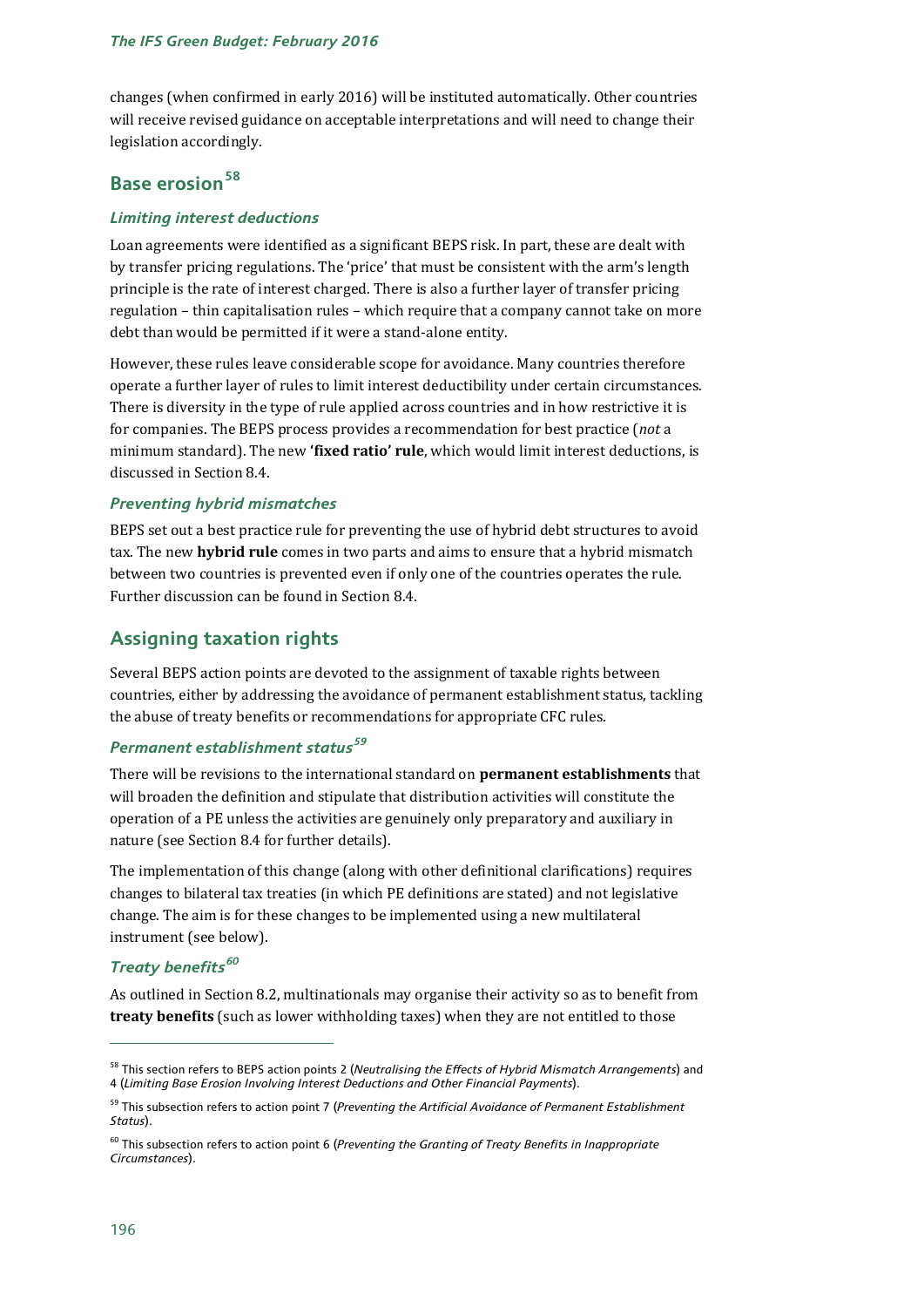benefits. The outcome from the BEPS process is a (flexible) minimum standard to be incorporated into tax treaties through the multilateral instrument (see below). This requires that every tax treaty incorporate an explicit stated intention from all countries that they intend to prevent abuse of treaty benefits. The minimum standard also requires that countries operate some kind of rule to ensure that treaty benefits can only be allowed in certain circumstances and not when activities have been arranged in order to avoid tax. There is some flexibility on how such a rule can be designed. In 2012, the UK implemented legislation that applies to all of its tax treaties that specifies a 'main purpose test'; this sets out that one of the main purposes of the arrangement or scheme cannot be to gain the treaty benefit. This conforms to the OECD minimum standard. Other countries, such as the US, have also incorporated rules into their tax treaties that conform to the OECD minimum standard. The US uses a 'limitation on benefits' rule, which grants benefits only if a company meets certain conditions.

# *CFC rules[61](#page-28-0)*

A number of countries, including the UK, operate anti-avoidance **controlled foreign company (CFC) rules**. A CFC is a subsidiary of a multinational that, while a permanent establishment in another country, will be taxed as if it resides in the home country. CFC rules are targeted at identifying subsidiaries residing in low-tax countries and deemed to be avoiding taxes in the home country. The UK rules apply to companies resident in countries with a tax rate below 75% of the UK rate earning solely or predominantly 'passive' income. Passive income is income, such as royalty flows to a patent, that is not associated with substantial real activities.

The OECD has now set out a best-practice framework for CFC rules. This includes clarification over the appropriate definition of a CFC and computation of taxable income, as well as provisions to guard against double taxation (the same income being taxed in two different jurisdictions). There is scope for many rule designs within the framework. It is unlikely that many countries will add or modify CFC rules as a result (the rule is a best practice, not a minimum requirement), such that this recommendation seems likely to have only a limited effect.

Countries may choose not to operate a CFC regime, or to operate a weaker version than the OECD recommends, in order to gain a competitive advantage. The UK regime was revised in 2011 and is considered generous, particularly in its treatment of financial income. This provides an incentive for multinationals to locate their headquarters in the UK. As with interest deductions, there is a trade-off between tighter CFC rules (that prevent more avoidance) and looser ones that are seen as part of a competitive strategy.

# **Harmful tax competition[62](#page-28-1)**

j

The scope of the BEPS process was not confined to preventing certain firm behaviours, but also covered preventing the kinds of government policies that are deemed to constitute 'harmful tax competition'. The OECD and EU both have forums that seek to identify harmful tax policies, which, broadly, can be defined as policies that lead a tax base to be artificially shifted between countries or that facilitate the avoidance of other

<span id="page-28-0"></span><sup>61</sup> This subsection refers to action point 3 (*Designing Effective Controlled Foreign Company Rules*).

<span id="page-28-1"></span><sup>62</sup> This subsection refers to action point 5 (*[Countering Harmful Tax Practices](http://www.oecd.org/tax/countering-harmful-tax-practices-more-effectively-taking-into-account-transparency-and-substance-action-5-2015-final-report-9789264241190-en.htm) More Effectively, Taking into Account Transparency and Substance*).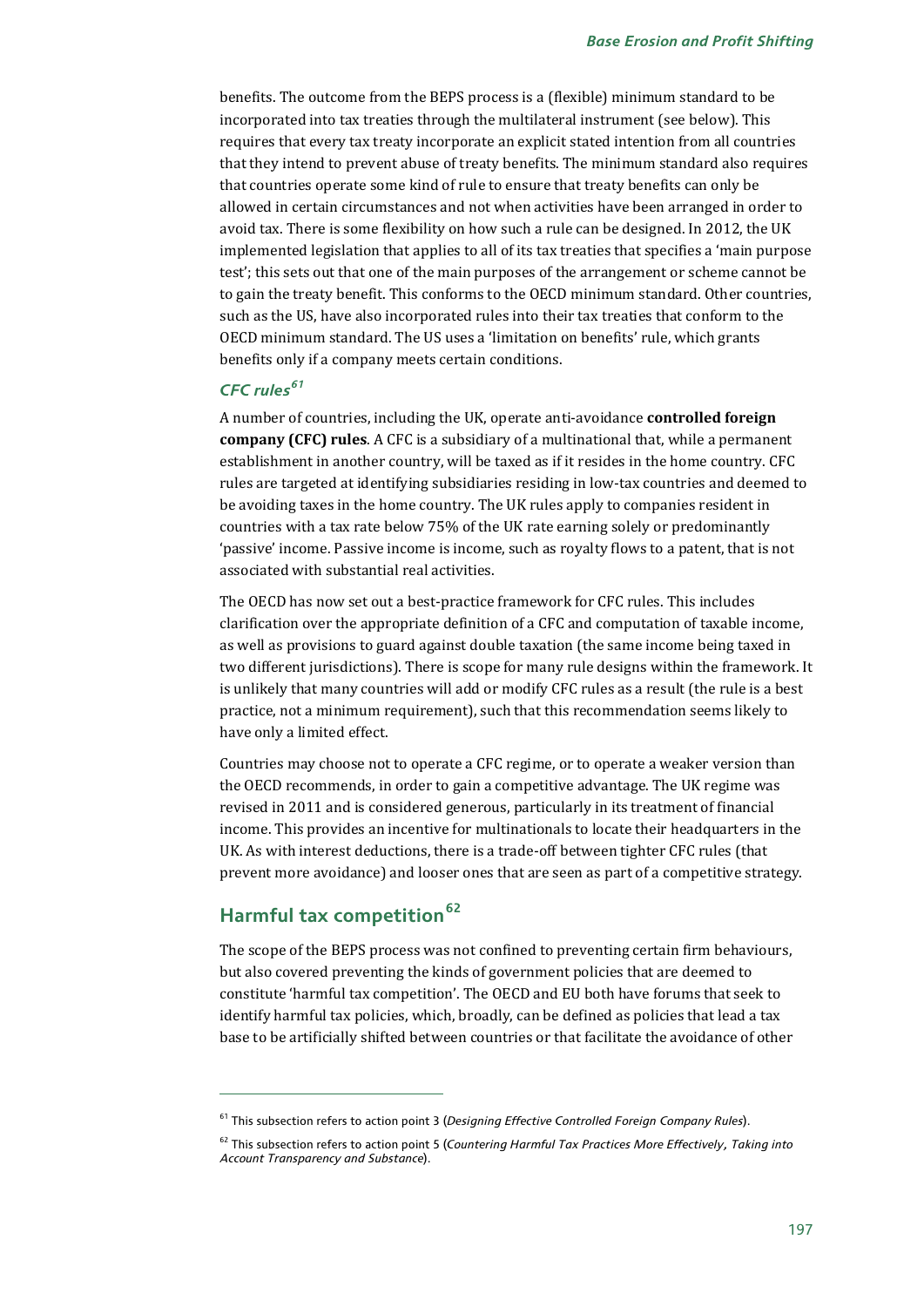#### *The IFS Green Budget: February 2016*

countries' taxes.[63](#page-29-0) In practice, what constitutes harmful tax competition is somewhat arbitrary and thus a grey area. But the idea behind the OECD and EU efforts is to encourage countries to agree multilaterally not to operate certain kinds of policies in order that they may all benefit from the coordination.

The BEPS process singled out **'preferential regimes'** – tax rules that provide a lower tax liability if companies meet certain conditions – as a type of instrument that may be harmful. A key and long-running concern with preferential regimes is that they may be used for artificial profit shifting. The outcome of the BEPS approach is a new methodology that can be used to ensure that preferential tax treatment is only granted where there is substantial real activity in the same country as the tax benefit.

The main focus of the work was on **IP or patent boxes**, which grant a lower tax rate for income arising from the exploitation of some forms of intellectual property.[64](#page-29-1) There had already been work at the European level considering the role of IP regimes in promoting harmful conduct. For many years no action was taken, but in 2013 the EU Commission concluded that the British regime meets two of the criteria used to identify harmful tax measures.[65](#page-29-2) The BEPS outcome arising on IP boxes was a minimum standard that specifies a new 'modified nexus' approach to the calculation of applicable income. This approach seeks to link the benefits from the regimes to the R&D (the 'substantial activity') underlying the IP. All IP boxes need to be modified to comply with this principle.

A number of countries, including the UK, the Netherlands and Spain, have acknowledged the need to adjust their legislation. It is anticipated that other countries will contest the idea that their regime is harmful and encourages BEPS. The modified nexus approach and implications for the UK patent box are considered in more detail in Section 8.4.

### **Transparency and implementation**

As well as changes to tax rules, the BEPS process devoted five action points to information gathering, information sharing and the implementation of new rules.

### *Information gathering and sharing[66](#page-29-3)*

When tackling avoidance, tax authorities face several constraints. One of these is a limitation of resources; authorities must choose how many and which cases they can feasibly investigate. The BEPS process seeks to assist authorities by improving information flows that will help them better target their resources.

One aspect of this is a minimum standard requiring that all countries implement legislation on **transfer pricing documentation** and **country-by-country reporting**. The

<span id="page-29-0"></span><sup>63</sup> See OECD, *Harmful Tax Competition: An Emerging Global Issue*, 1998, <http://www.oecd.org/tax/transparency/44430243.pdf> and [http://ec.europa.eu/taxation\\_customs/taxation/company\\_tax/harmful\\_tax\\_practices/index\\_en.htm.](http://ec.europa.eu/taxation_customs/taxation/company_tax/harmful_tax_practices/index_en.htm)

<span id="page-29-1"></span><sup>&</sup>lt;sup>64</sup> Sixteen of the 43 regimes examined were IP boxes. The majority of others were either judged not harmful or are already being phased out. This eclectic group includes, for example, regimes for the Brazilian semiconductor, Canadian life insurance and Turkish shipping industries. A minority of non-IP schemes are under review.

<span id="page-29-2"></span><sup>&</sup>lt;sup>65</sup> European Commission, Room Document No. 2 prepared for the Code of Conduct Group (Business Taxation), 22 October 2013, *Tax Notes International*, Doc. 2013-24148. For discussion, see <http://www.ifs.org.uk/publications/6899> and the introduction to L. Evers, H. Miller and C. Spengel, 'Intellectual property box regimes: effective tax rates and tax policy considerations', *International Tax and Public Finance*, 2015, 22, 502–30[, http://dx.doi.org/10.1007/s10797-014-9328-x.](http://dx.doi.org/10.1007/s10797-014-9328-x) 

<span id="page-29-3"></span><sup>66</sup> This subsection refers to action points 11 (*Measuring and Monitoring BEPS*), 12 (*Mandatory Disclosure Rules*) and 13 (*[Guidance on Transfer Pricing Documentation](http://www.oecd.org/tax/transfer-pricing-documentation-and-country-by-country-reporting-action-13-2015-final-report-9789264241480-en.htm) and Country-by-Country Reporting*).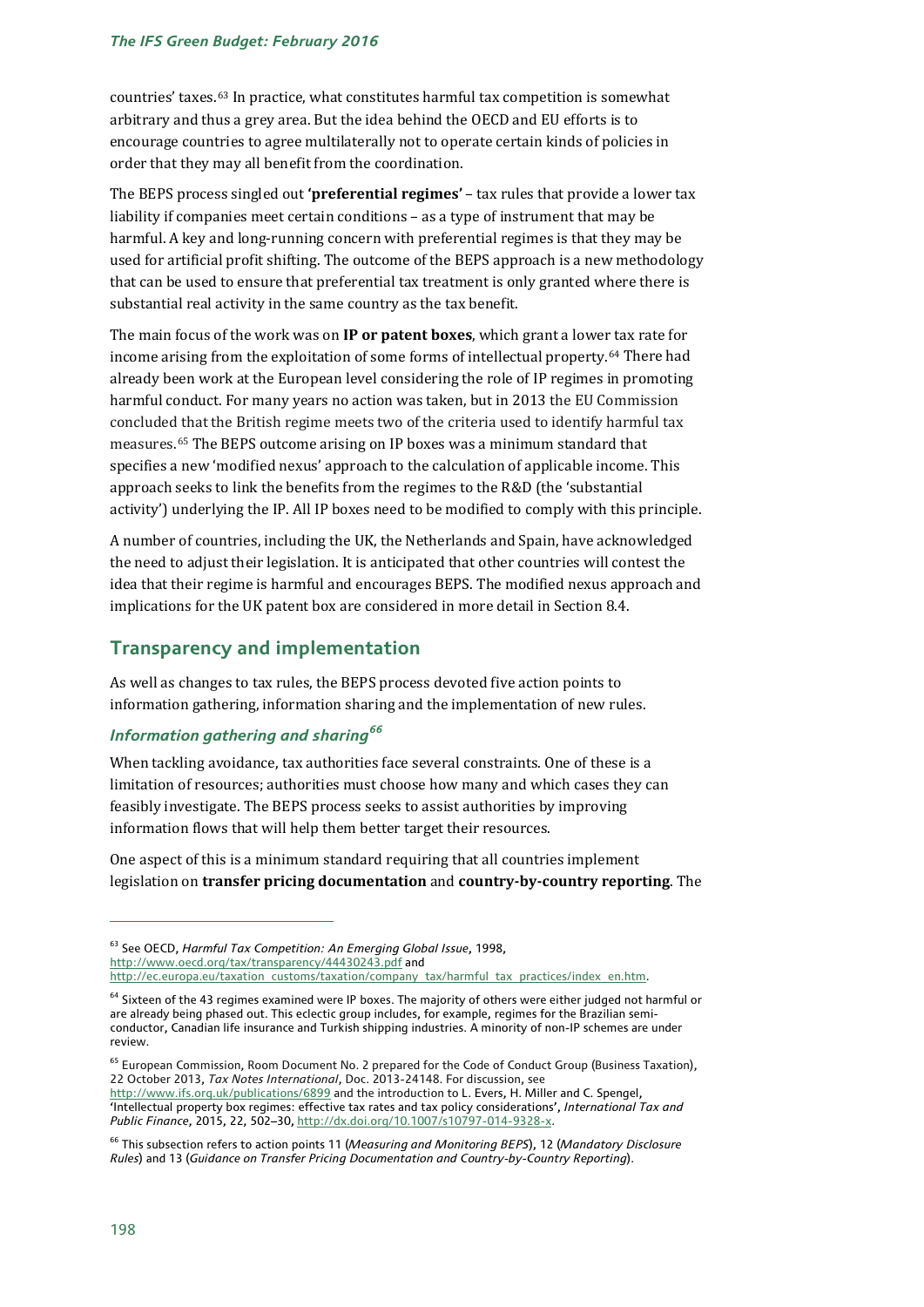new country-by-country reporting requires large multinationals to report certain key statistics from their operations in each jurisdiction (turnover, profit before tax, tax paid, number of employees etc.), which will be made available to the tax authority of every jurisdiction in which they operate. $67$  On transfer pricing, companies must provide a 'master file' containing information on their global activities and transfer pricing policies, which will be shared with every relevant tax authority, and a 'local file' with more detailed transfer pricing policies for each individual jurisdiction. The legislation requiring documentation to be produced must be in place for all countries for accounting periods that begin on or after 1 January 2016, with the report due no later than 12 months after the end of the accounting period. The UK (as well as others) has begun the legislative process. The tight time frame is a likely challenge for the 'implementation' phase of the BEPS process, especially because the OECD has no power to impose the minimum standards. Country-by-country reporting may prove to be the first test of how binding the BEPS recommendations will be in practice.

The aim is that the increased information on transfer prices and the location of activities will help authorities to target resources (such as audits) at the highest BEPS risks. This should be the case: authorities should be able to find a way to use the information to improve their tax-raising abilities, although there are areas in which they would probably like even more information. (Some less developed governments may find that they lack the resources required to make use of the large amount of information.)

The move will represent an increased burden for firms, although the extent of this will vary according to how close firms' current recording of their own activities is to the new reporting templates. During the BEPS process, many firms raised concerns that the information will be misused by tax authorities to produce quick but inaccurate proxies to identify BEPS. The UK tax authority has set out that it plans to use the information in risk assessments and not to target firms based on simple indicators. Another often-raised concern was that higher disclosure to authorities could be the first step towards the public disclosure of information on firms' activities. Under the BEPS recommendation, all information will remain confidential. There would be costs and benefits to making information on firms' activities public. More information would allow a range of parties to put more pressure on firms that were deemed to be avoiding tax, although this would be difficult to determine and could lead to many false accusations (as discussed in the main text, there is often ambiguity about what counts as avoidance and it is difficult to identify even for fully-informed tax authorities). It would also be a move away from taxpayer confidentiality, which protects information that may be deemed competitively sensitive (i.e. some firms do not want their competitions, and perhaps not even other parts of the same firm, to have detailed information on their costs and profits).

A further BEPS outcome pursues information sharing of a different kind. There is a recommended best practice for countries to implement a **mandatory disclosure rule** requiring that promoters and/or firms taking part in schemes with certain hallmarks (related to BEPS risk) report the scheme to the relevant tax authority. This will help authorities and policymakers close loopholes quickly as well as discouraging firms from entering suspect schemes. The UK has, since 2004, had a mandatory disclosure scheme in the form of DOTAS (disclosure of tax avoidance schemes), so this outcome will not

<span id="page-30-0"></span> $67$  The OECD has set up a Multilateral Competent Authority Agreement to facilitate automatic exchange of country-by-country information between tax authorities and to enable businesses to file information once centrally rather than via all tax offices.